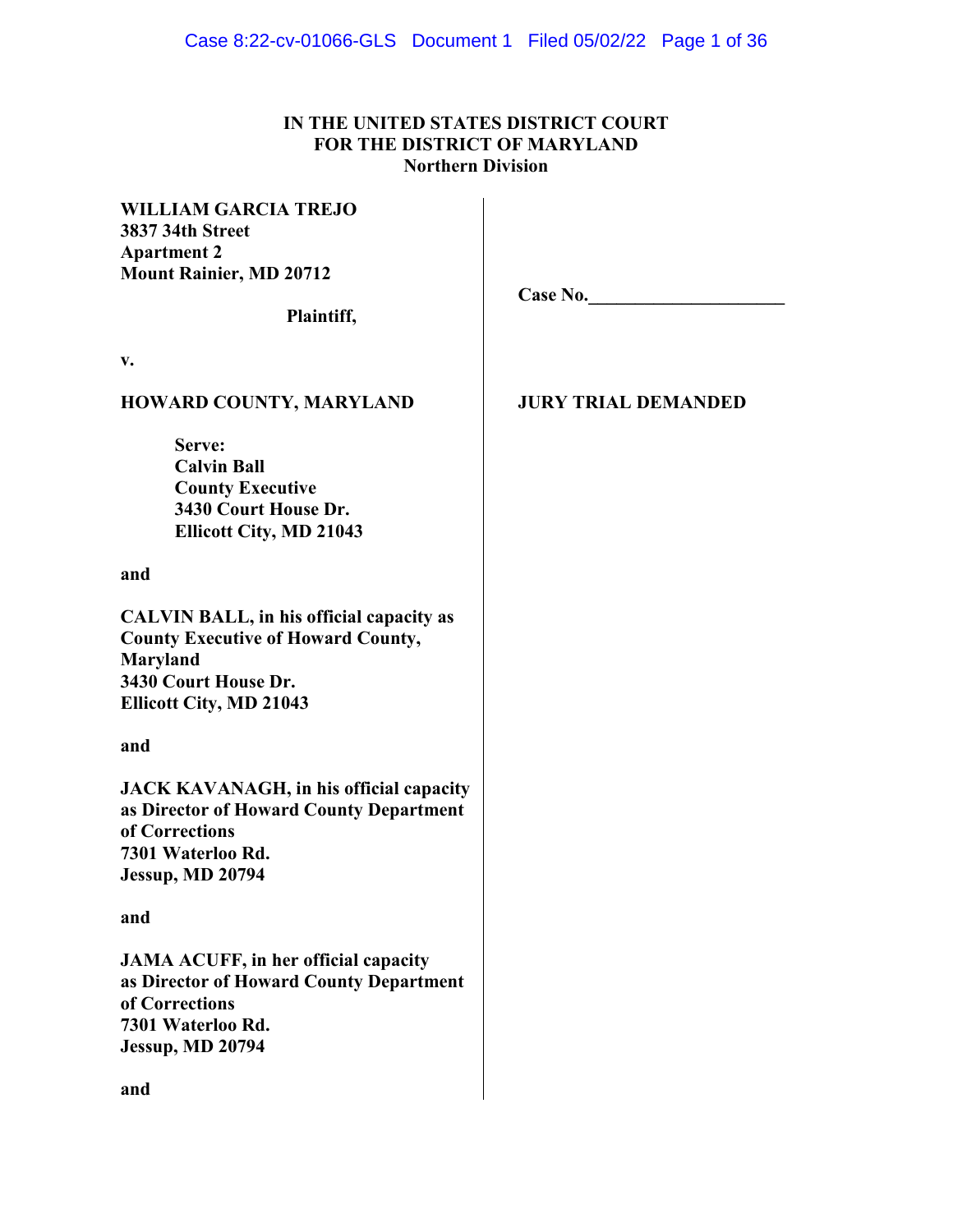**JOHN DOE 1-5** 

## **Defendants.**

## **COMPLAINT**

This case arises from the Defendants' illegal arrest, seizure, and detention of the Plaintiff, William Garcia Trejo, and their unlawful transfer of Mr. Trejo to the United States Immigration and Customs Enforcement (ICE) without probable cause or due process. Defendants took this action despite Mr. Trejo posting bond for his outstanding motor vehicle citations. It occurred even though there was no immigration hold or administrative warrant from ICE. Defendants took this action despite its repeated public claims that it did not transfer to ICE those detainees taken into custody for minor traffic violations, such as Mr. Trejo's, which involved an invalid motor vehicle registration and driving without a valid license. The Defendants' actions were part of an illegal pattern and practice toward detainees in the Howard County detention center who did not have citizenship.

The Defendants' unlawful actions had real and serious consequences for Mr. Trejo. He was forced to spend days in custody of both Howard County and ICE. Since his release from custody, he has been under continuous ICE surveillance with an electronic GPS bracelet, forced to maintain regular status checks with ICE officials, restricted from travel, and subject to criminal penalty and deportation from the country. The Defendants' actions violated Mr. Trejo's rights under the Fourth, Fifth, and Fourteenth Amendments to the U.S. Constitution, the Maryland Declaration of Rights (Sections 24 and 26), and Maryland state law.

Plaintiff alleges the following: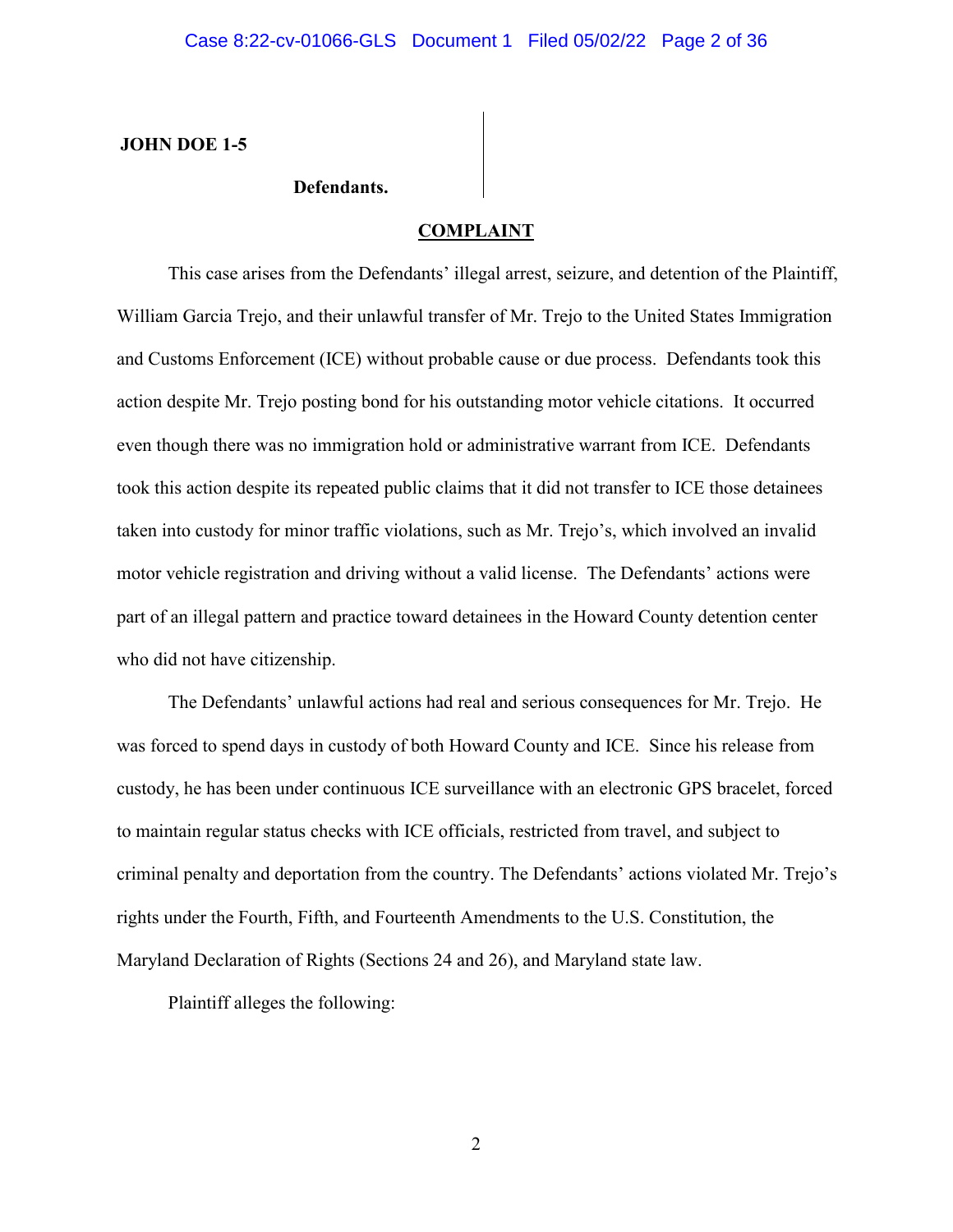#### **PARTIES AND JURISDICTION**

1. Plaintiff William Garcia Trejo is an adult resident of the State of Maryland. Mr. Trejo is a Salvadoran national who immigrated to the United States on a work visa in June 2012.

2. Defendant Howard County, Maryland, a body corporate and a body politic, is a chartered county under Art. XI-A of the Maryland Constitution. Defendant's administrative offices are located at 3430 Courthouse Drive, Ellicott City, Howard County, Maryland 21043. Defendant Howard County maintains and operates The Howard County Department of Corrections as an agency of Howard County.

3. Defendant Calvin Ball is the County Executive of Howard County and an employee and agent of Howard County, Maryland.

4. Defendant Jack Kavanagh was, at all times relevant hereto, the Director of the Howard County Department of Corrections and an employee and agent of Howard County.

5. Defendant Jama Acuff is the current Director of the Howard County Department of Corrections and an employee and agent of Howard County.

6. Defendants John Doe 1-5 are individual agents and employees of Howard County who processed Mr. Trejo through the Howard County Detention Center and transferred his custody to ICE. At all times relevant hereto, Defendants John Doe 1-5 were acting under color of state law and within the course and scope of their duties. Plaintiff has been unable to identify these individuals in advance of the filing of this action.

7. This Court has jurisdiction over this action under 28 U.S.C. §§ 1331, 1343, and 1367.

8. Venue is proper in this District under 28 U.S.C. § 1391(b)(1)-(2).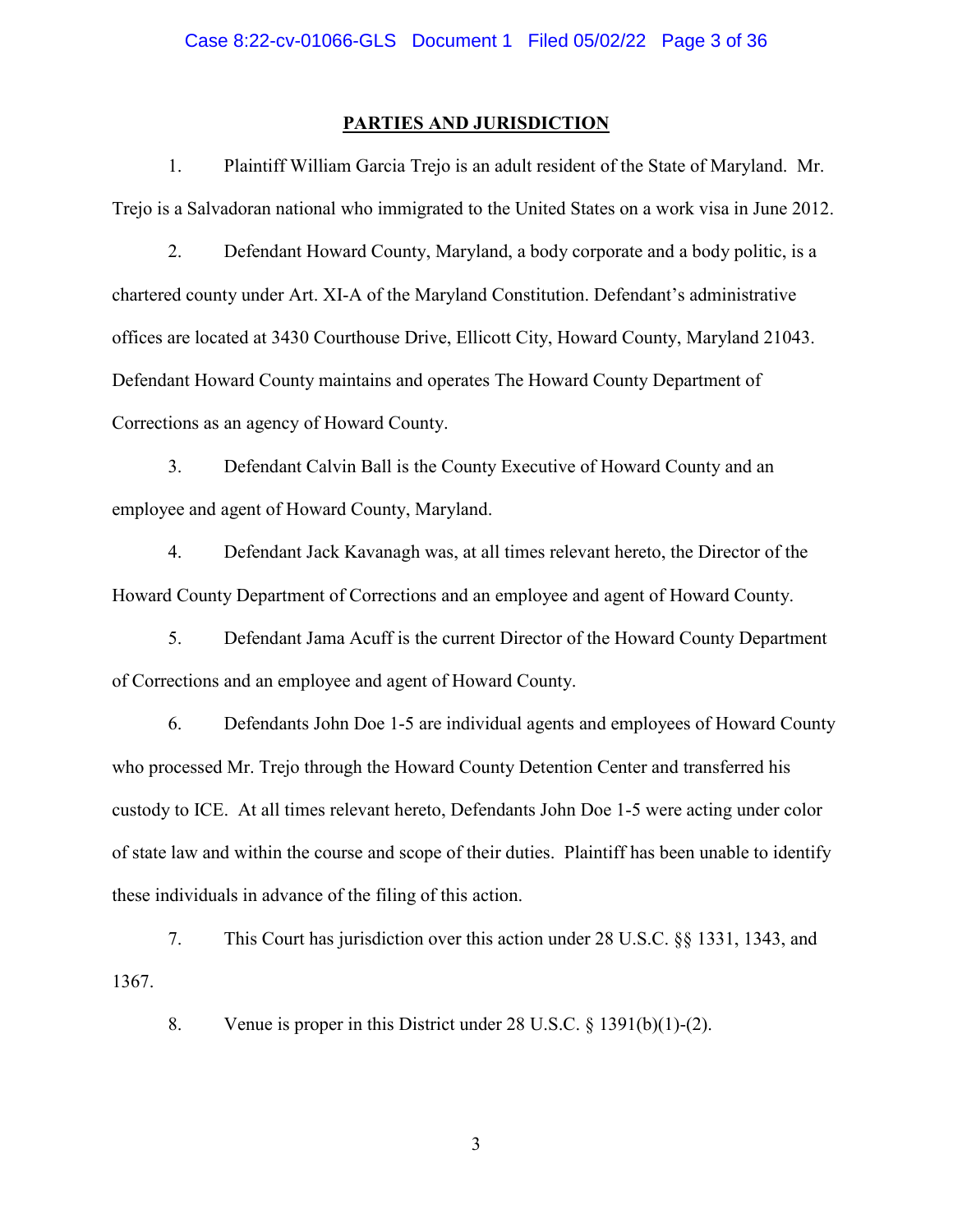### Case 8:22-cv-01066-GLS Document 1 Filed 05/02/22 Page 4 of 36

9. On September 15, 2021, Plaintiff gave notice of his potential claims against Howard County and its employees via letter correspondence sent by certified mail, in accordance with the Maryland Local Government Tort Claims Act, Md. Code Cts. & Jud. Proc. § 5-304.

## **FACTUAL ALLEGATIONS**

10. In the morning hours of September 27, 2020, Plaintiff was pulled over by Trooper C. Morgan of the Maryland State Police while driving his vehicle on Interstate 95 in Howard County, Maryland.

11. After promptly pulling over to the side of the highway, Plaintiff remained in his vehicle and was approached by Trooper Morgan. Plaintiff was informed by Trooper Morgan that he was being stopped because he was speaking on his cell phone while driving. The trooper mentioned no other moving violations or probable cause for the stop.

12. Plaintiff was then informed by the trooper that he had outstanding failure-toappear citations arising from expired registration and driving without a valid license citations. Purportedly due to the failure to appear on these motor vehicle citations, Plaintiff was asked to step out of his vehicle, after which he was arrested and placed in custody.

13. Plaintiff was taken by Trooper Morgan to the Howard County Detention Center, in Jessup, Maryland, where he was placed under custody of the Defendant Howard County and processed by Defendants John Doe 1-5.

14. Plaintiff remained detained overnight at the Howard County Detention Center until he could be presented to a District Court Commissioner the following morning, September 28, 2020.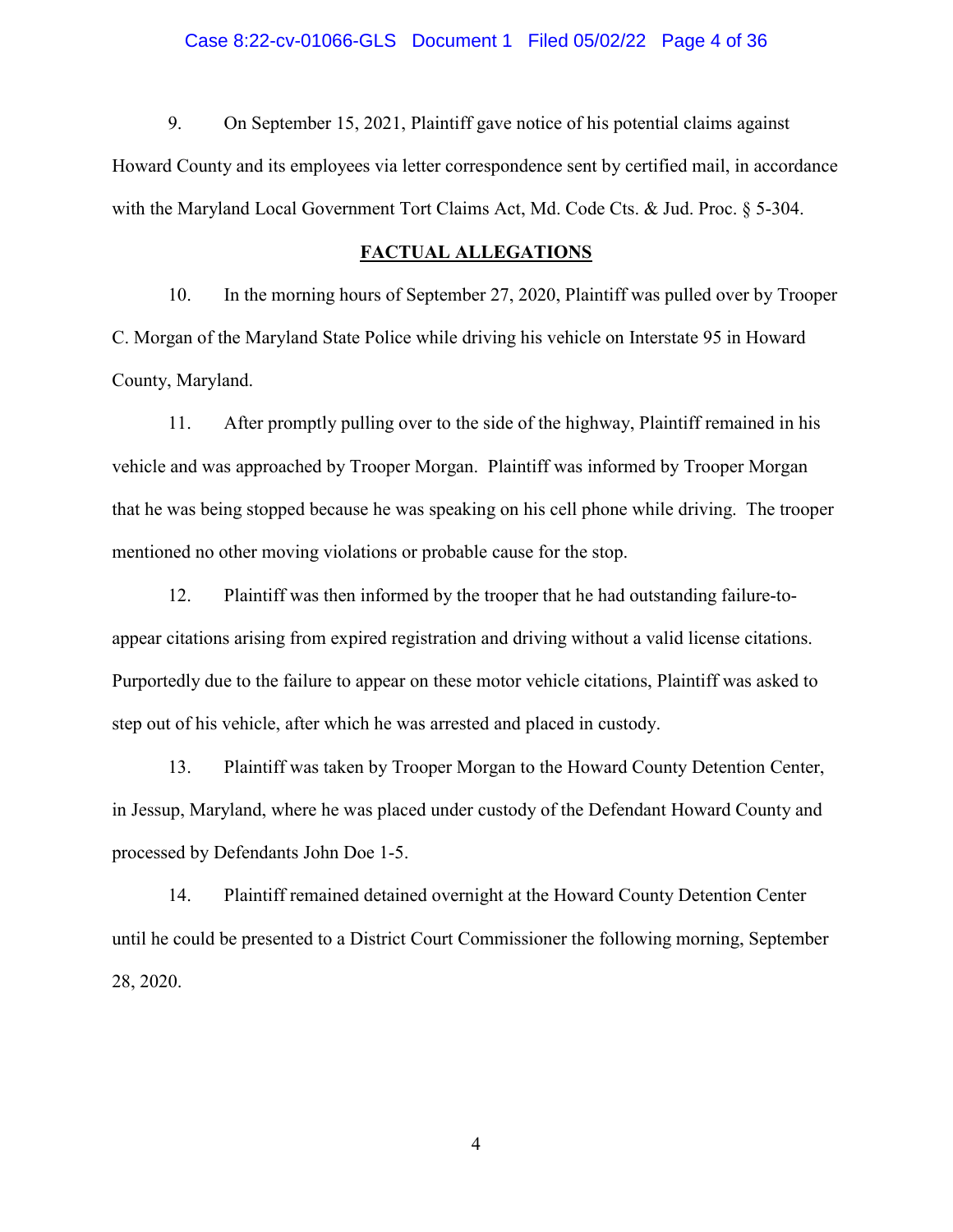## Case 8:22-cv-01066-GLS Document 1 Filed 05/02/22 Page 5 of 36

15. Upon presentation to the Commissioner, Plaintiff was informed that he would need to remain in custody at the Howard County Detention Center until he could appear before a judge of the Howard County District Court.

16. Later that morning, Mr. Trejo appeared at a bail review hearing in the District Court for Howard County. The court informed Mr. Trejo that he had two pending minor motor vehicle cases in Prince George's County, Maryland and Montgomery County, Maryland driving on a suspended license and driving on a revoked license, respectively—and subsequent failures to appear.

17. The court set bond at \$1,000 at 10% (\$100) for the Prince George's County matter and \$3,000 at 10% (\$300) for the Montgomery County matter.

18. That same day, within a few hours, Plaintiff's mother, Rosa Lilian Trejo-Rodriguez, posted the \$400.00 bond with the District Court. The posting of Mr. Trejo's bond should have secured his immediate release from Howard County custody under Maryland law. There was no longer any lawful basis for Howard County to detain Mr. Trejo.

19. Rather than releasing Mr. Trejo after bond was posted, Defendants unlawfully continued to detain the Plaintiff and held him overnight at the Howard County Detention Center without his consent.

20. The following day, on September 29, 2020, Mr. Trejo remained in Howard County custody when he should have been released. Instead of releasing him as required by law, Defendants illegally transferred custody of the Plaintiff to ICE.

21. Defendants detained Plaintiff and transferred his custody to ICE despite the fact that no detainer was in place with respect to Plaintiff, and despite the absence of an administrative warrant issued by ICE for Plaintiff's arrest or removal.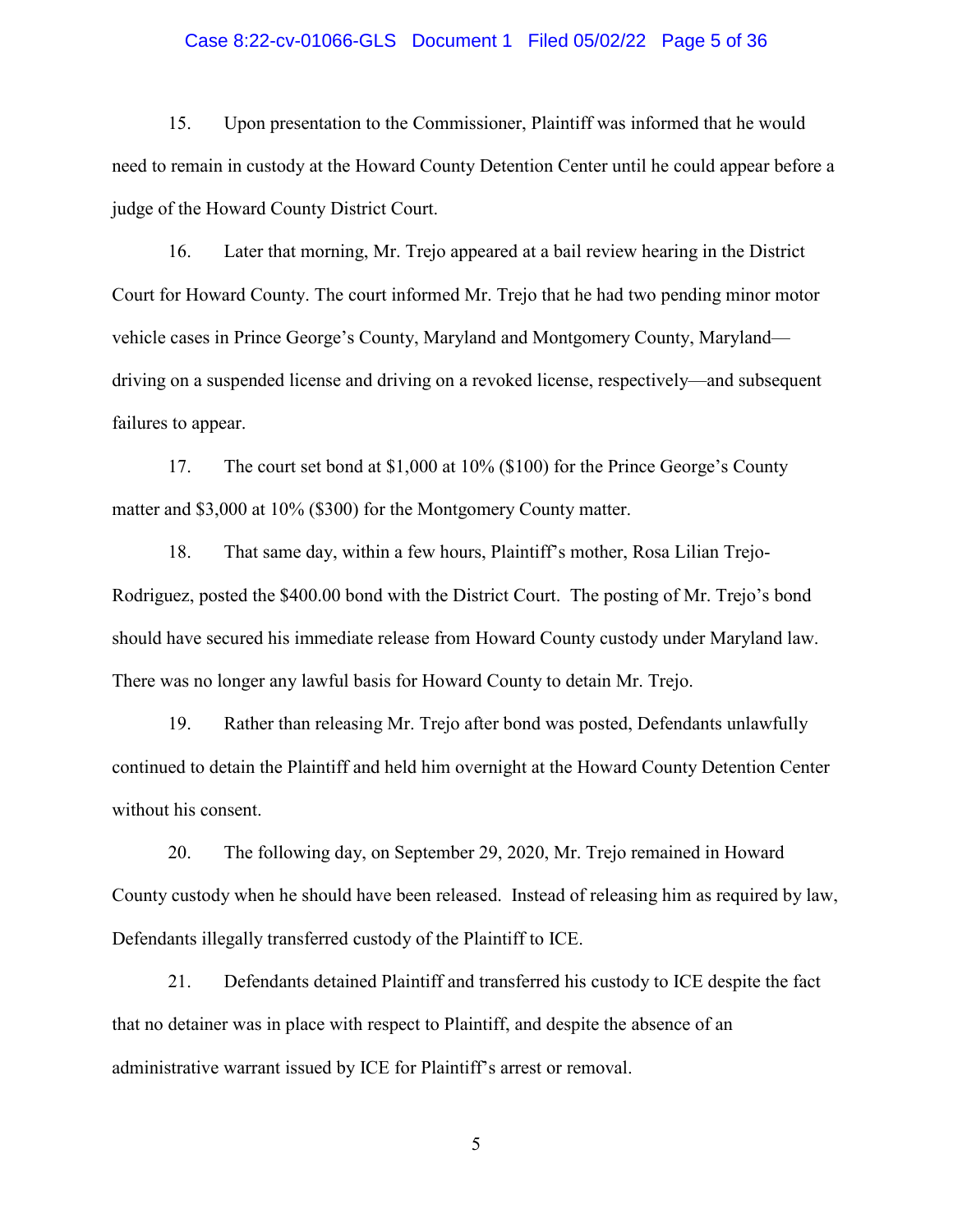## Case 8:22-cv-01066-GLS Document 1 Filed 05/02/22 Page 6 of 36

22. The only potential basis for a local government to detain an individual and ultimately transfer that individual's custody to ICE is pursuant to a duly-issued ICE detainer and administrative warrant. However, even in the event that an ICE immigration hold and administrative warrant are properly issued, Maryland law prohibits the continued detention of an arrestee after bond is posted.

23. Mr. Trejo was transported to an ICE facility in Baltimore, Maryland, where he was detained for several more hours before being released.

24. Plaintiff was released from ICE physical custody on September 29, 2020. His release was conditioned upon his wearing a GPS tracking bracelet for one (1) year and providing semi-monthly reports to ICE. During this time period, Plaintiff was prohibited from leaving the greater Washington, D.C. metropolitan area and was subject to criminal penalty and/or deportation from the country should he do so, significantly interfering with his liberty.

25. In October 2021, Plaintiff's GPS bracelet was removed. However, he is still required to make weekly reports to ICE concerning his whereabouts. He is subject to criminal penalty and/or deportation from the country should he fail to comply with these terms.

26. During the course of his detention, Plaintiff was subjected to an unhealthy and unsafe environment and experienced invasive and improper searches, poor conditions, and acts and omissions by Howard County Detention Center personnel in violation of the facility's own policies and procedures.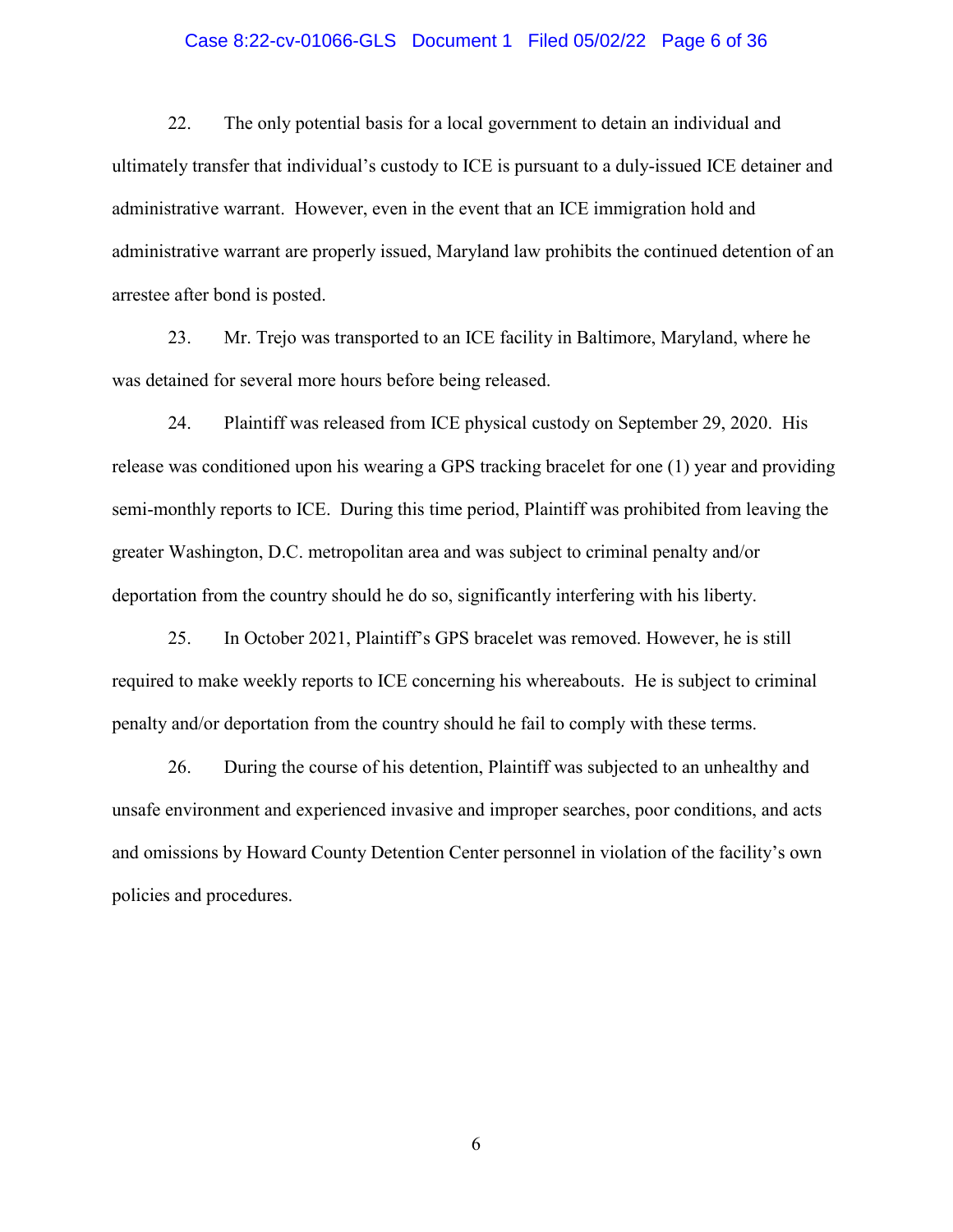## Case 8:22-cv-01066-GLS Document 1 Filed 05/02/22 Page 7 of 36

27. After the unlawful and unconstitutional arrest, detention, and transfer of the Plaintiff into ICE custody, Defendant Calvin Ball, the County Executive of the Defendant Howard County, admitted that the incident "should not have occurred," calling it a "mistake."<sup>[1](#page-6-0)</sup>

## **A. Plaintiff's detention and transfer to ICE custody was carried out by the Defendants without an immigration hold or administrative warrant.**

28. Defendants had no probable cause or purported basis under federal or state law or administrative regulation to detain the Plaintiff or transfer his custody to ICE after satisfaction of the financial conditions of his release.

29. In certain circumstances, ICE will request that a local government detain an individual and ultimately transfer that individual's custody to ICE pursuant to a duly-issued ICE immigration hold and administrative warrant. No such request occurred here.

30. An immigration hold, or "detainer," is an administrative notice by ICE to a local law enforcement agency requesting that the local agency hold the detainee in custody. The purpose of a detainer is to "advise another law enforcement agency that [the Department of Homeland Security] seeks custody of an alien presently in the custody of that agency, for the purpose of arresting and removing the alien. The detainer is a request that such agency advise [the Department], prior to release of the alien, in order for [the Department] to arrange to assume custody, in situations when gaining immediate physical custody is either impracticable or impossible." 8 C.F.R. § 287.7(a).

31. Under ICE formal policy, detainers are issued to a law enforcement agency "for an alien in the [law enforcement agency's] custody after the alien is arrested for a criminal

l

<span id="page-6-0"></span><sup>&</sup>lt;sup>1</sup> See WBAL TV 11, "CASA Maryland continues call for Howard County to end ties with ICE after man's arrest," last updated Oct. 13, 2020, *available at* [https://www.wbaltv.com/article/casa-maryland-calls-for-howard-county-to](https://www.wbaltv.com/article/casa-maryland-calls-for-howard-county-to-end-ties-with-ice-after-william-garcia-trejo-arrest/34362788)[end-ties-with-ice-after-william-garcia-trejo-arrest/34362788#.](https://www.wbaltv.com/article/casa-maryland-calls-for-howard-county-to-end-ties-with-ice-after-william-garcia-trejo-arrest/34362788)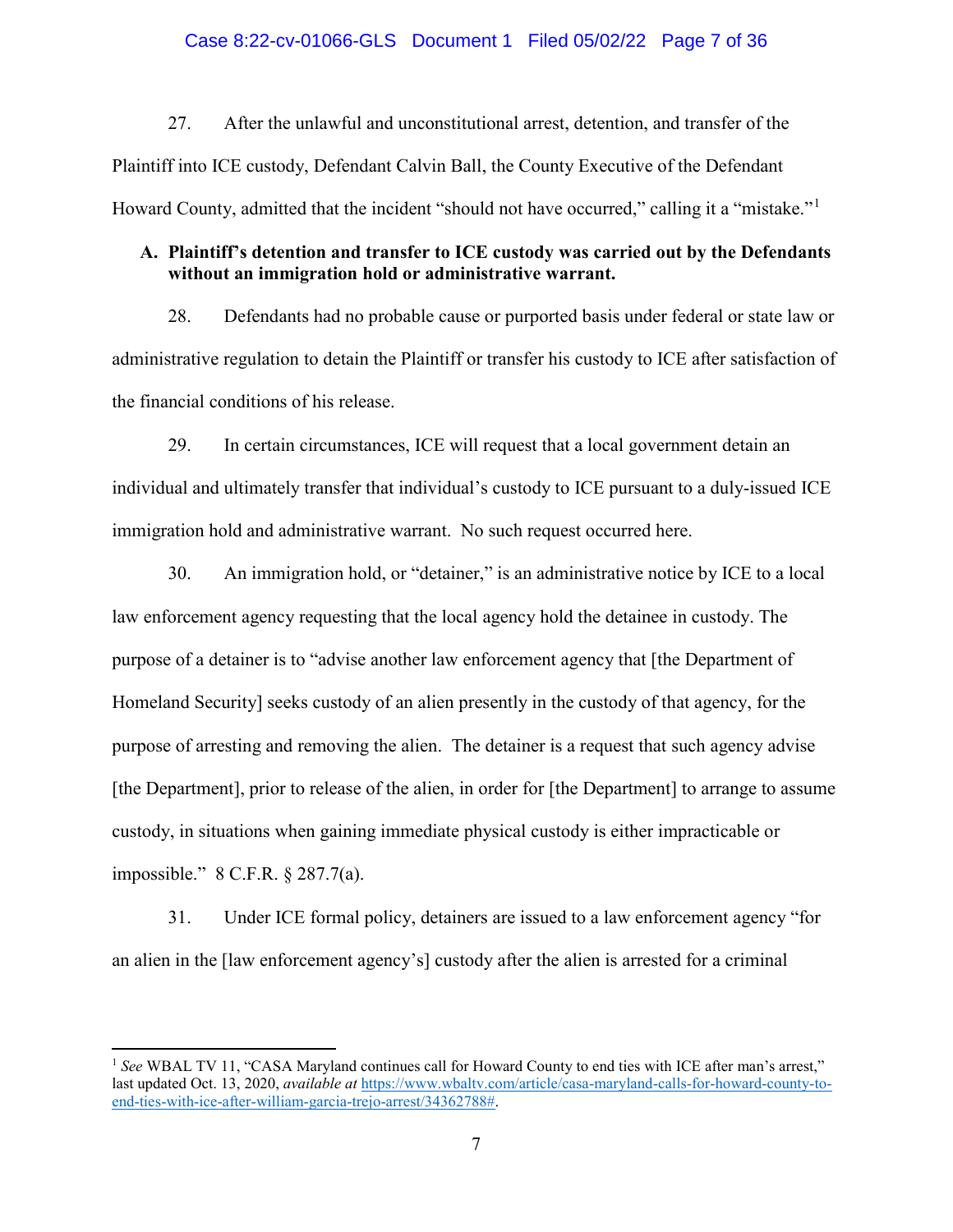### Case 8:22-cv-01066-GLS Document 1 Filed 05/02/22 Page 8 of 36

offense and the officer has probable cause to believe that the subject is an alien who is removable from the United States." ICE Policy No. 10074.2, sec. 2.3.

32. A detainer requests that a local law enforcement agency hold an individual ICE has deemed removable "for a period not to exceed 48 hours, excluding Saturdays, Sundays, and holidays in order to permit assumption of custody by the Department."<sup>[2](#page-7-0)</sup> 8 C.F.R. § 287.7(d).

33. All detainers must be accompanied by an administrative warrant: "either: (1) a properly completed Form I-200 (Warrant for Arrest of Alien) signed by an authorized ICE immigration officer; or (2) a properly completed Form I-205 (Warrant of Removal Deportation) signed by an authorized ICE immigration officer." ICE Policy No. 10074.2., sec. 2.4.

34. Defendants detained Plaintiff and transferred his custody to ICE despite the fact that no detainer was issued for the Plaintiff, and despite the fact that no administrative warrant was issued by ICE for the Plaintiff's arrest or removal.

## **B. Plaintiff's detention and transfer to ICE custody was carried out by the Defendants in violation of Maryland law.**

35. While the procedure for issuing immigration holds, or detainers, is set forth in federal regulation and formal ICE policy, described above, Maryland local governments are not authorized to detain anyone or extend an arrestee's detention beyond the amount of time prescribed by state law.

36. Rather, Maryland state law mandates the release of detainees upon satisfaction of their bail amount. Under Maryland Rule 4-216(c), "a defendant is entitled to be released before verdict on personal recognizance or on bail, in either case with or without conditions imposed, unless the judicial officer determines that no condition of release will reasonably ensure (1) the

l

<span id="page-7-0"></span><sup>2</sup> *See* [https://www.ice.gov/doclib/secure-communities/pdf/immigration-detainer-form.pdf.](https://www.ice.gov/doclib/secure-communities/pdf/immigration-detainer-form.pdf)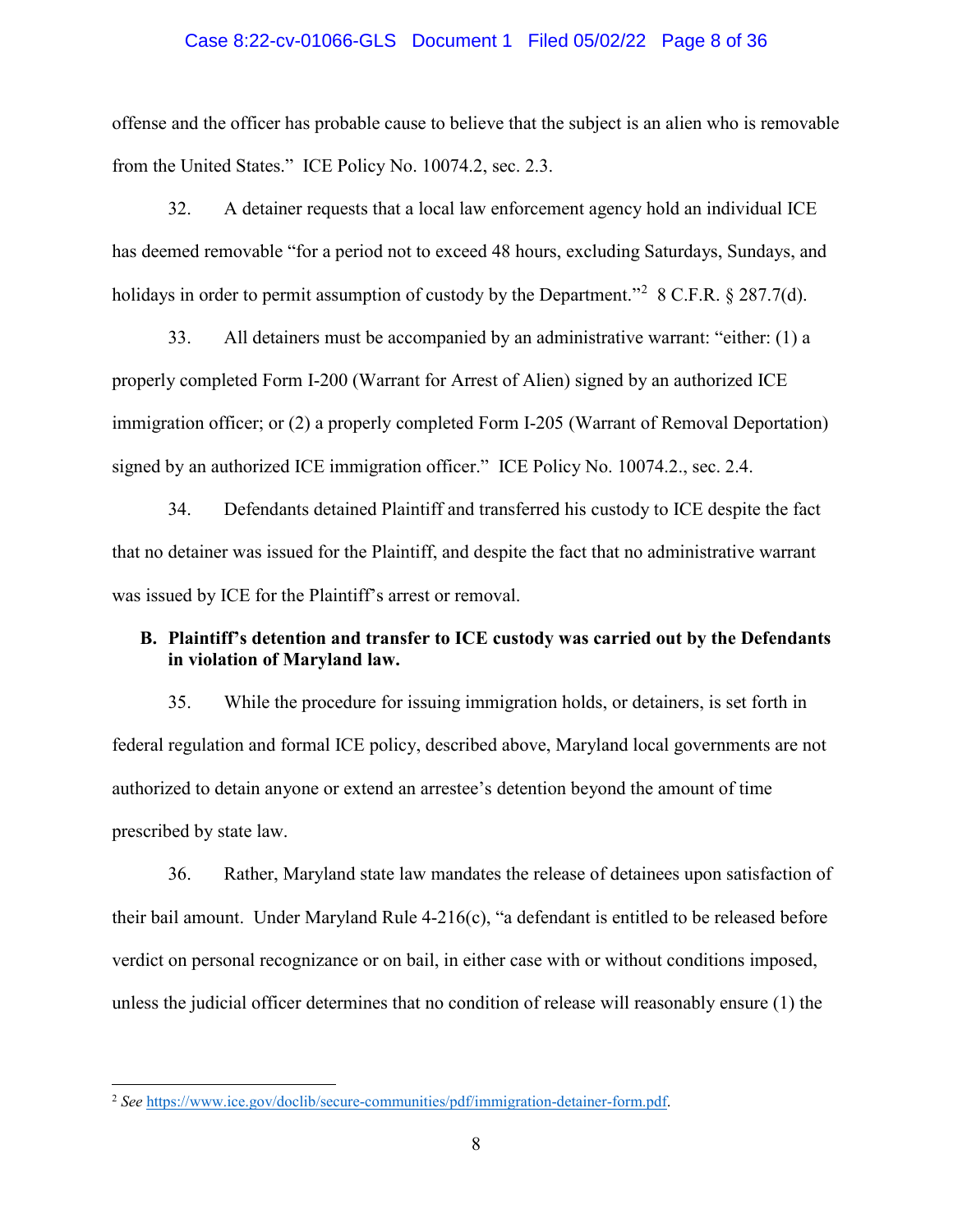### Case 8:22-cv-01066-GLS Document 1 Filed 05/02/22 Page 9 of 36

appearance of the defendant as required and (2) the safety of the alleged victim, another person, and the community."

37. Maryland Rule 4-216.1 defines the standards governing pretrial release in Maryland and "is designed to promote the release of defendants on their own recognizance or, when necessary, unsecured bond." Md. R. 4-216.1(b)(1).

38. Maryland law "shall be construed to permit the release of a defendant pending trial except upon a finding by the judicial officer that, if the defendant is released, there is a reasonable likelihood that the defendant (i) will not appear when required, or (ii) will be a danger to an alleged victim, another person, or the community." Md. R.  $4-216.1(b)(1)(B)$ .

39. "[U]nless the judicial officer finds that no permissible non-financial condition attached to a release will reasonably ensure (A) the appearance of the defendant, and (B) the safety of each alleged victim, other persons, or the community, the judicial officer shall release a defendant on personal recognizance or unsecured bond, with or without special conditions." Md. R. 4-216.1(c).

40. Maryland Criminal Procedure Article § 5-205 codifies the process for setting and satisfying bond or bail. Under CP §5-205, a District Court judge may "set bond or bail" and "release a defendant on personal recognizance or on a personal or other bail bond." Md. Code Crim. Proc.  $\S$  5-205(a)(1)-(2).

41. "[I]n a criminal or traffic case in the District Court in which a bail bond has been set and if expressly authorized by the court or District Court commissioner, the defendant or a private surety acting for the defendant may post the bail bond by: 1. executing it in the full penalty amount; and 2. depositing with the clerk of the court or a commissioner the greater of 10% of the penalty amount or \$25." Md. Code Crim. Proc. § 5-205(c)(2)(i).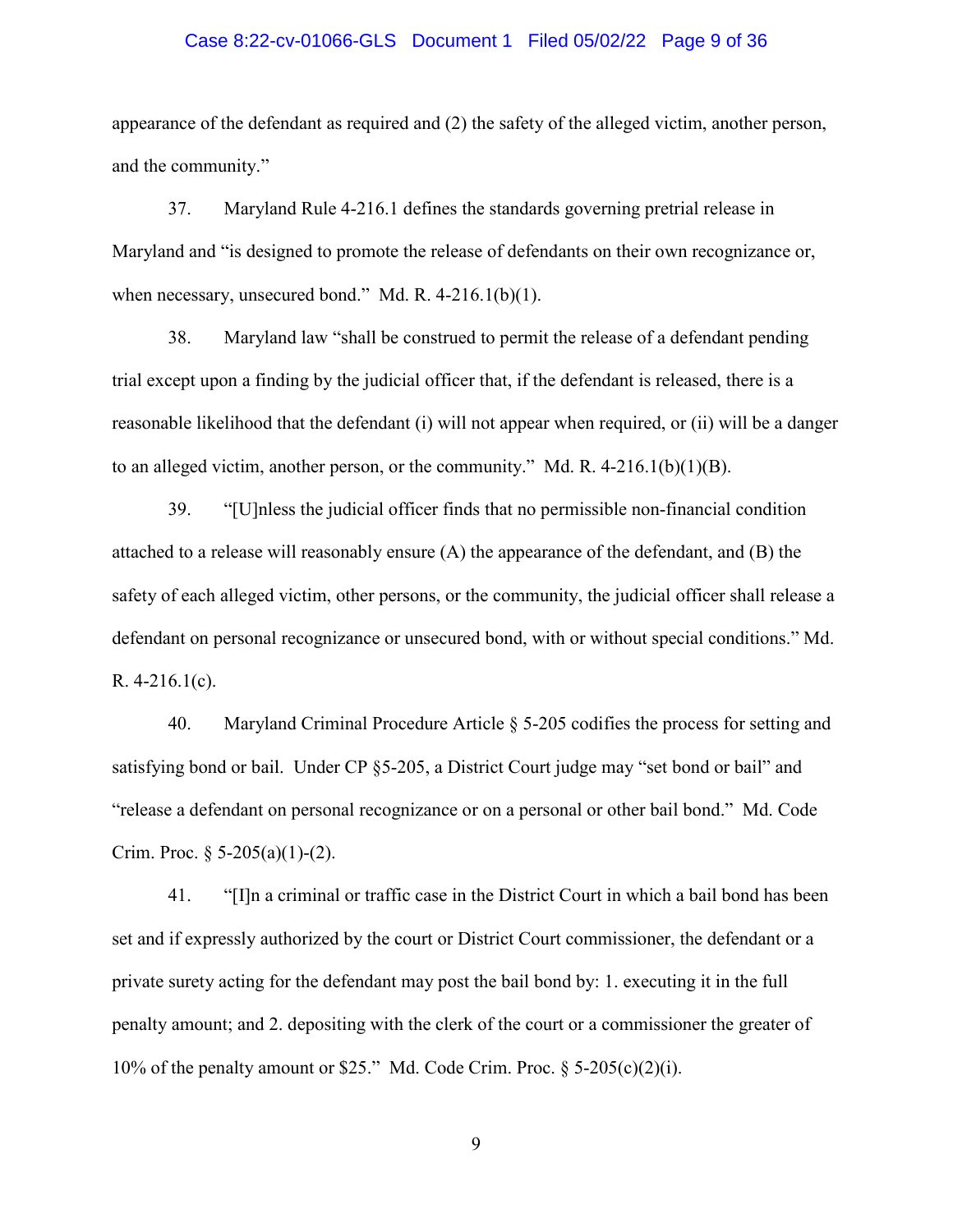### Case 8:22-cv-01066-GLS Document 1 Filed 05/02/22 Page 10 of 36

42. Further, "[o]n depositing the amount required under [the foregoing paragraph] and executing the recognizance, the defendant shall be released from custody subject to the conditions of the bail bond." Md. Code Crim. Proc.  $\S$  5-205(c)(3).

43. Defendants continued detaining Plaintiff, and failed to release him, despite his satisfying the financial terms of his release in accordance with Maryland law, specifically Md. R. 4-216, *et seq*. and Md. Code Crim. Proc. § 5-205, *et seq*.

44. Defendants detained Plaintiff and transferred his custody to ICE without any probable cause to believe that Plaintiff was engaged in criminal activity or was otherwise subject to the jurisdiction of ICE.

45. By refusing to release Plaintiff after bond was posted and instead transferring his custody to ICE, Defendants engaged in a new seizure and arrest of the Plaintiff. This second seizure and arrest was carried out without a warrant, due process or probable cause.

46. Subtitle 2 of the Maryland Code of Criminal Procedure governs the procedure for warrantless arrest. Under this Subtitle, "[a] police officer may arrest without a warrant a person who commits or attempts to commit a felony or misdemeanor in the presence or within the view of the police officer." Md. Code Crim. Proc. § 2-202(a).

47. Furthermore, "[a] police officer who has probable cause to believe that a felony or misdemeanor is being committed in the presence or within the view of the police officer may arrest without a warrant any person whom the police officer reasonably believes to have committed the crime." Md. Code Crim. Proc. § 2-202(b)

48. Finally, "[a] police officer without a warrant may arrest a person if the police officer has probable cause to believe that a felony has been committed or attempted and the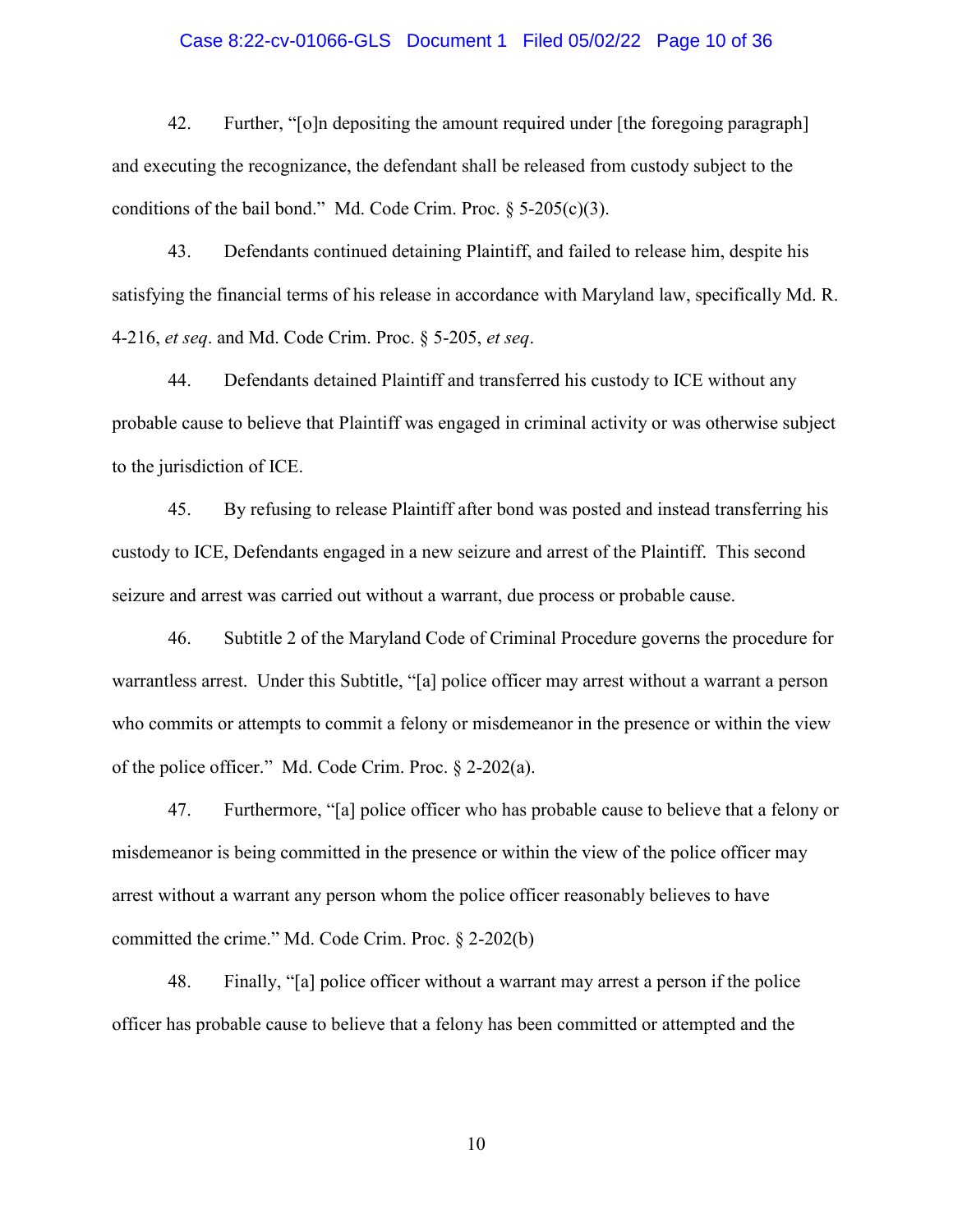## Case 8:22-cv-01066-GLS Document 1 Filed 05/02/22 Page 11 of 36

person has committed or attempted to commit the felony whether or not in the presence or within the view of the police officer." Md. Code Crim. Proc. § 2-202(a).

49. When the Defendants continued to detain Plaintiff despite his posting bond, it engaged in a warrantless seizure and arrest of the Plaintiff. This seizure and arrest was carried out despite not meeting the criteria set forth in Md. Code Crim. Proc. § 2-202, *et seq*.

50. When the Defendant transferred custody of Plaintiff to ICE without any requisite legal basis, it engaged in a warrantless seizure and arrest of the Plaintiff. This seizure and arrest was carried out despite not meeting the criteria set forth in Md. Code Crim. Proc. § 2-202, *et seq*.

## **C. Defendant Howard County and their employees have a longstanding pattern and practice of violating detainees' constitutional rights.**

51. In the years prior to and inclusive of Plaintiff's subject arrest, seizure, and detention, Defendant Howard County and their employees engaged in a pattern and practice of violating detainees' constitutional rights in coordinating with ICE.

52. From 1995 until May 2021, Howard County had an intergovernmental service contract with ICE (or its predecessor, Immigration and Naturalization Services) to detain noncitizens who were subject to removal by the federal government.

53. Until its termination, the contract had been profitable for Howard County, yielding the county approximately \$2.8 million per year.<sup>[3](#page-10-0)</sup>

l

5[4](#page-10-1). Under the contract, Howard County charged ICE \$110 per day per detainee.<sup>4</sup>

<span id="page-10-0"></span><sup>&</sup>lt;sup>3</sup> See Ana Faguy, "Howard County ends contract with ICE that allowed immigration detainees to be housed at detention center," THE BALTIMORE SUN, March 23, 2021, *available at*  [https://www.baltimoresun.com/maryland/howard/cng-ho-end-ice-contract-20210322-33biqkab5bb7pollzhpx5ezrvu](https://www.baltimoresun.com/maryland/howard/cng-ho-end-ice-contract-20210322-33biqkab5bb7pollzhpx5ezrvu-story.html)[story.html.](https://www.baltimoresun.com/maryland/howard/cng-ho-end-ice-contract-20210322-33biqkab5bb7pollzhpx5ezrvu-story.html)

<span id="page-10-1"></span><sup>&</sup>lt;sup>4</sup> Erin B. Logan, "Howard County's contract with ICE generated more than \$14 million since mid-2013," THE BALTIMORE SUN, July 25, 2019, *available at* [https://www.baltimoresun.com/maryland/howard/ph-ho-cf](https://www.baltimoresun.com/maryland/howard/ph-ho-cf-immigration-center-inside-0710-story.html)[immigration-center-inside-0710-story.html.](https://www.baltimoresun.com/maryland/howard/ph-ho-cf-immigration-center-inside-0710-story.html)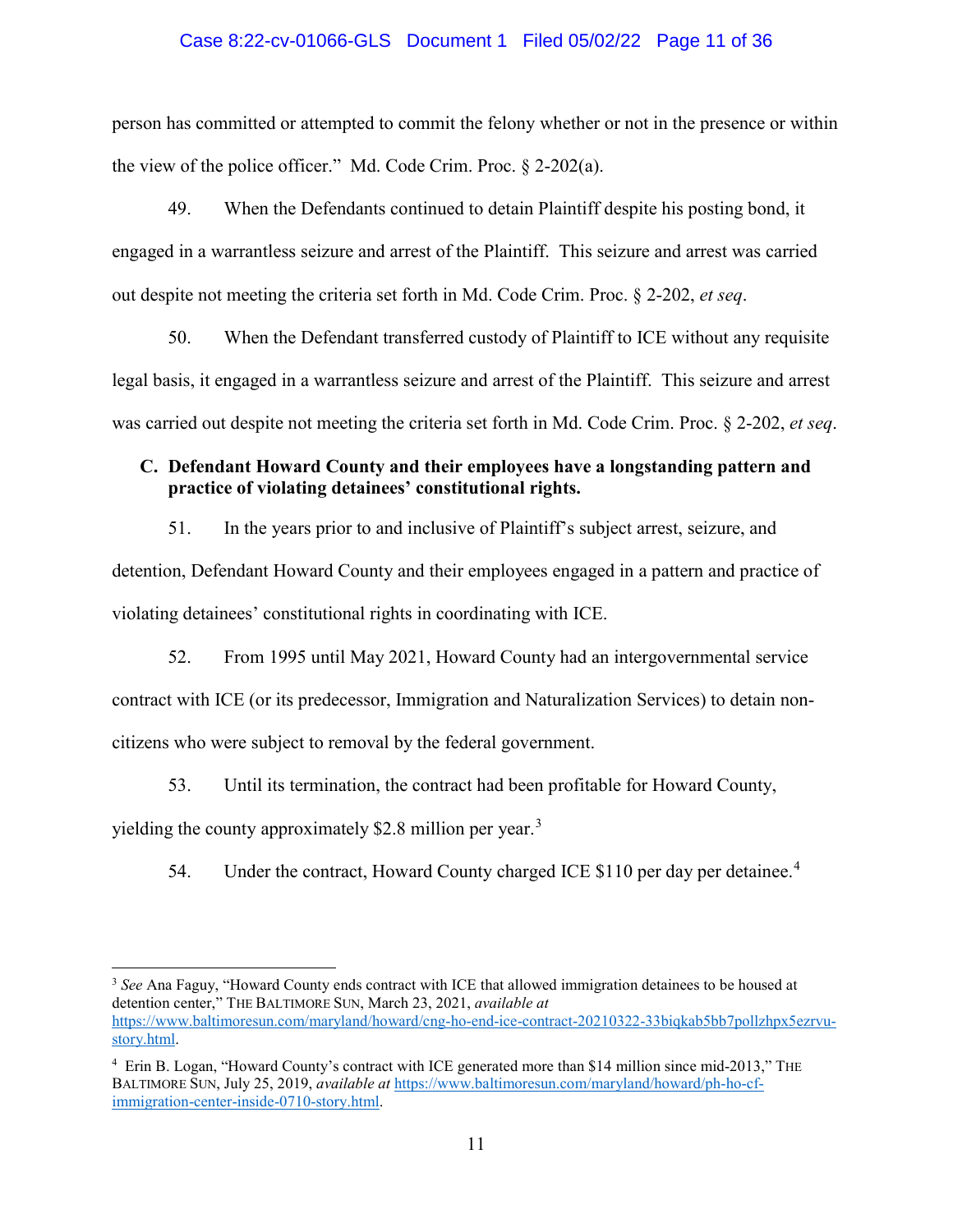### Case 8:22-cv-01066-GLS Document 1 Filed 05/02/22 Page 12 of 36

55. Between 2013 and 2019, the Howard County–ICE contract generated more than \$14 million for the County.<sup>[5](#page-11-0)</sup>

56. Defendant Jack Kavanagh referred to the Howard County–ICE contract as "fiscally prudent."[6](#page-11-1)

57. The ICE contract was the subject of public scrutiny and controversy, due in part to widespread reports over the course of years concerning mistreatment of inmates housed under ICE custody, including conduct violative of inmates' constitutional rights.

58. During this period of time, Howard County was accused on numerous occasions of improperly and unlawfully detaining persons in coordination with ICE at the Howard County Detention Center after arrest and seizure for minor infractions, such as traffic violations.<sup>[7](#page-11-2)</sup>

59. These public reports and accusations arose from the arrest and seizure of individuals in coordination with ICE and/or under ICE custody without requisite legal basis, in violation of detainees' constitutional rights, and despite Howard County lacking federal authority to provide immigration law enforcement authority under Section  $287(g)$  of the Illegal Immigration Reform and Immigrant Responsibility Act of 1996, [8](#page-11-3) U.S.C. § 1357(g).<sup>8</sup>

60. In addition to individual accusations of unconstitutional arrests, seizures, and detentions by Howard County, advocacy and legal organizations have recognized Howard County's longstanding unconstitutional pattern and practice as well. In April 2021, the Howard County Coalition for Immigrant Justice stated: "For decades, Howard County has detained

<span id="page-11-0"></span> $\overline{a}$ <sup>5</sup> *Id*.

<span id="page-11-1"></span> $6$  *Id*.

<span id="page-11-2"></span><sup>7</sup> Horus Alas, "Ex-Inmates Tell Their Stories as Criticism of Howard Co. ICE Contract Intensifies," MARYLAND MATTERS, Aug. 19, 2020, *available at* [https://www.marylandmatters.org/2020/08/19/ex-inmates-tell-their-stories](https://www.marylandmatters.org/2020/08/19/ex-inmates-tell-their-stories-as-criticism-of-howard-co-ice-contract-intensifies/)[as-criticism-of-howard-co-ice-contract-intensifies/.](https://www.marylandmatters.org/2020/08/19/ex-inmates-tell-their-stories-as-criticism-of-howard-co-ice-contract-intensifies/)

<span id="page-11-3"></span><sup>&</sup>lt;sup>8</sup> *Id*. For a discussion of Section 287(g), see https://www.ice.gov/identify-and-arrest/287g.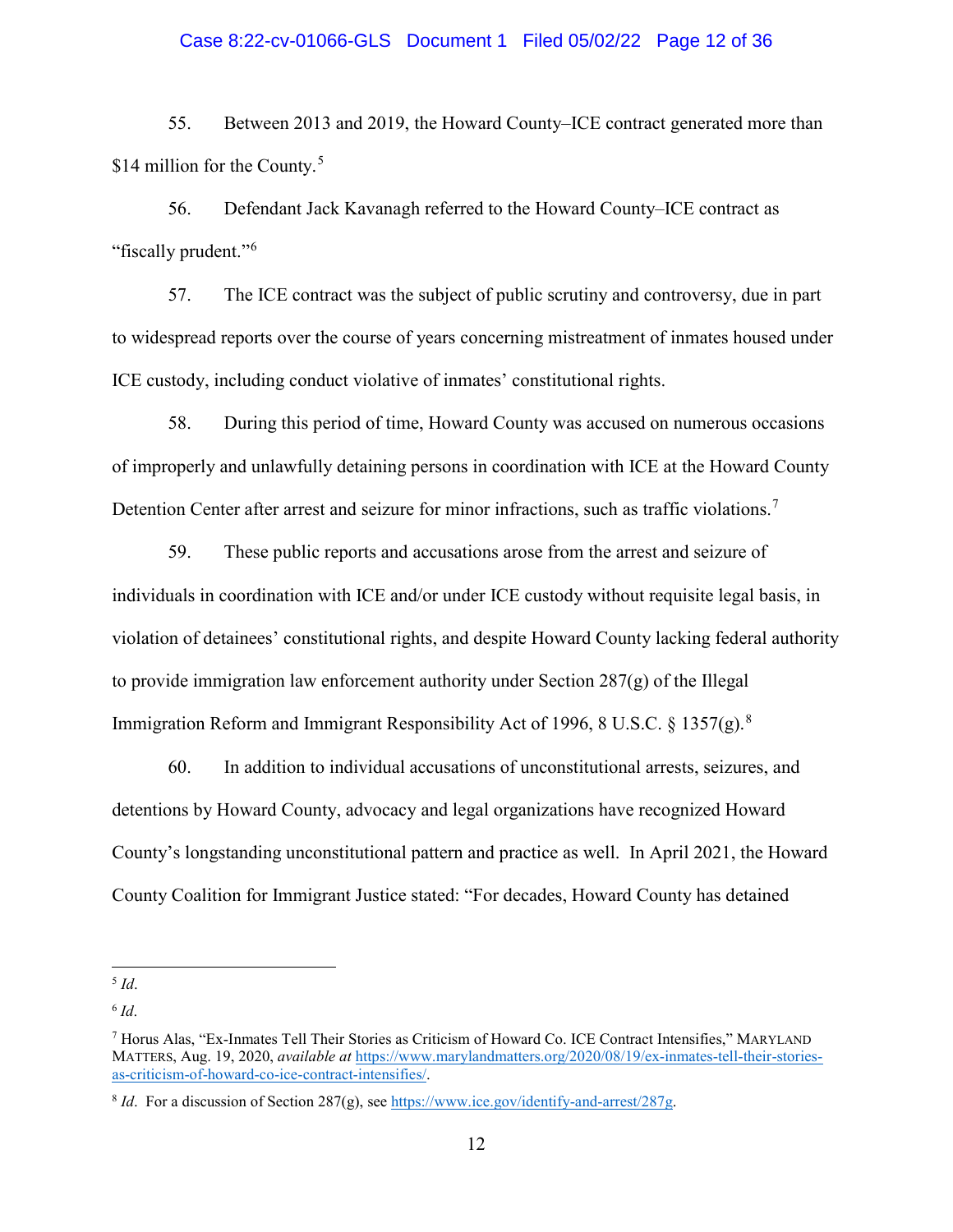## Case 8:22-cv-01066-GLS Document 1 Filed 05/02/22 Page 13 of 36

thousands of immigrants in its county detention center through its contract with ICE, leading to racial profiling, arrests for civil immigration violations, deportation, and family separation."[9](#page-12-0)

61. Under the Howard County's stated policy during the time Plaintiff was arrested, the Defendant would detain individuals under ICE custody or otherwise cooperate with ICE only if said individual was convicted of a crime, charged with a jailable offense, a member of a criminal gang, or a previously deported felon who reentered the country without authorization.<sup>[10](#page-12-1)</sup>

62. As acknowledged by Defendant Jack Kavanagh, former Howard County Department of Corrections Director, Howard County had "been accused of having women and children and [immigration] status offenders" under ICE custody. But according to Mr. Kavanagh, the Defendant County's policy was to "only have people with serious criminal histories" in ICE custody. $11$ 

63. In fact, however, Howard County engaged in a pattern and practice of detaining individuals under ICE custody and/or cooperated in transferring custody of individuals to ICE, including Mr. Trejo, who did not have serious criminal histories but who were detained for minor infractions, thereby violating the Howard County's own stated policy and practice.

64. The pattern and practice exhibited by Howard County with respect to unconstitutional arrests, seizures, and detentions of individuals in cooperation with ICE dovetails with Howard County's well-documented history of violative practices in the care and treatment of detainees at the Howard County Detention Center in Jessup, Maryland.

l

<span id="page-12-0"></span><sup>9</sup> Howard County Coalition for Immigrant Justice, Press Release, April 13, 2021, *available at* https://www.howardcountyimmigrantiustice.org/.

<span id="page-12-2"></span><span id="page-12-1"></span><sup>10</sup> *See* "Ex-Inmates Tell Their Stories as Criticism of Howard Co. ICE Contract Intensifies," *supra* n.7.  $11$  *Id.*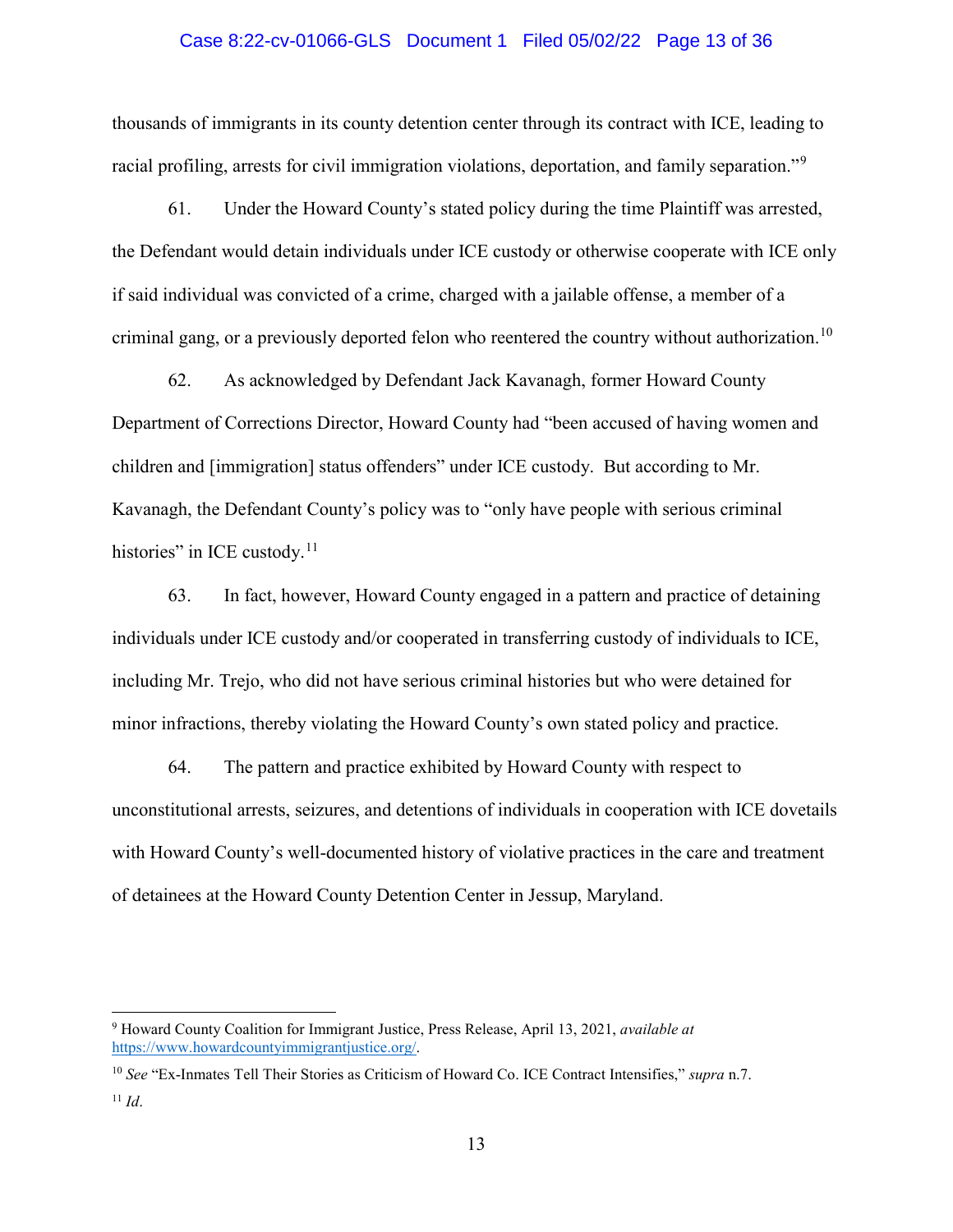## Case 8:22-cv-01066-GLS Document 1 Filed 05/02/22 Page 14 of 36

65. On October 28, 2020, the U.S. Department of Homeland Security, Office of Inspector General issued a formal report titled, *ICE Needs to Address Concerns about Detainee Care and Treatment at the Howard County Detention Center*. [12](#page-13-0)

66. According to this report, the Department "found violations of U.S. Immigration and Customs Enforcement (ICE) detention standards undermining the protection of detainees' rights and the provisions of a safe and healthy environment."<sup>[13](#page-13-1)</sup> The Department found, among other violations, substandard practices with respect to "detainee searches, food services, and record requirements for segregation and medical grievances."<sup>[14](#page-13-2)</sup>

67. The documented treatment of immigration detainees was so inhumane that the County Council majority passed an ordinance terminating the contract between Howard County and ICE. But this ordinance did not become law because Defendant Ball vetoed it. The ordinance's sponsor, Councilwoman Liz Walsh, stated that Howard County's Department of Corrections was responsible for human rights violations: "We do this; we are the monster in this story. My heart breaks for the utter lack of leadership on this issue."[15](#page-13-3)

68. Ultimately, in response to the well-documented pattern of unconstitutional and deplorable treatment of immigrant detainees by local governments such as Howard County, the Maryland General Assembly passed the "Dignity Not Detention Act," HB16, ending agreements

<span id="page-13-1"></span><sup>13</sup> DHS, Office of Inspector General, "ICE Needs to Address Concerns about Detainee Care and Treatment at the Howard County Detention Center," Executive Summary, October 28, 2020, *available at* [https://www.oig.dhs.gov/reports/2021/ice-needs-address-concerns-about-detainee-care-and-treatment-howard](https://www.oig.dhs.gov/reports/2021/ice-needs-address-concerns-about-detainee-care-and-treatment-howard-county-detention-center/oig-21-03-oct20)[county-detention-center/oig-21-03-oct20.](https://www.oig.dhs.gov/reports/2021/ice-needs-address-concerns-about-detainee-care-and-treatment-howard-county-detention-center/oig-21-03-oct20) 

<span id="page-13-2"></span> $^{14}$  *Id*.

 $\overline{\phantom{a}}$ 

<span id="page-13-0"></span><sup>&</sup>lt;sup>12</sup> DHS, Office of Inspector General, "ICE Needs to Address Concerns about Detainee Care and Treatment at the Howard County Detention Center," October 28, 2020, *available at*  [https://www.oig.dhs.gov/sites/default/files/assets/2020-10/OIG-21-03-Oct20.pdf.](https://www.oig.dhs.gov/sites/default/files/assets/2020-10/OIG-21-03-Oct20.pdf)

<span id="page-13-3"></span><sup>&</sup>lt;sup>15</sup> Ana Faguy, "ICE violations found at Howard County Detention Center, Department of Homeland Security report says," THE BALTIMORE SUN, Nov. 6, 2020, *available at* [https://www.baltimoresun.com/maryland/howard/cng-ho](https://www.baltimoresun.com/maryland/howard/cng-ho-ice-dhs-violations-20201106-xysr52tirfg2jlqh6g6j4pghxu-story.html)[ice-dhs-violations-20201106-xysr52tirfg2jlqh6g6j4pghxu-story.html.](https://www.baltimoresun.com/maryland/howard/cng-ho-ice-dhs-violations-20201106-xysr52tirfg2jlqh6g6j4pghxu-story.html)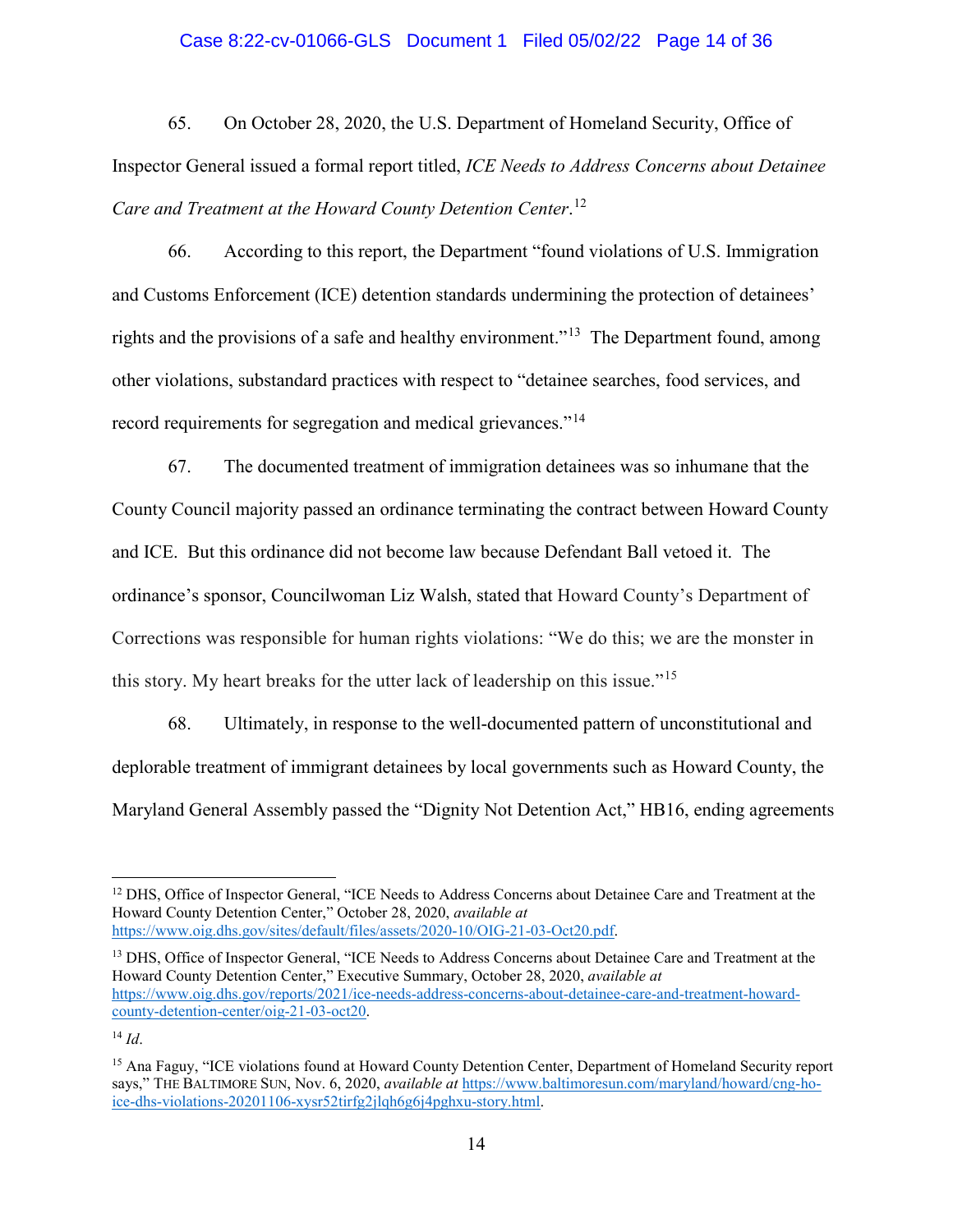## Case 8:22-cv-01066-GLS Document 1 Filed 05/02/22 Page 15 of 36

between ICE and Maryland counties and local governments, and prohibiting local governments from entering into any future contracts to detain immigrants.<sup>[16](#page-14-0)</sup>

69. Howard County's pattern and practice of depriving constitutional rights of immigrant detainees such as the Plaintiff was motivated by its desire to profit from its contract with ICE and by its reckless and malicious disregard of immigrant detainees.

70. Howard County's pattern and practice of depriving constitutional rights of immigrant detainees such as the Plaintiff, in violation of their own stated policies, resulted in the Defendant's unlawful arrest, seizure, and detention of the Plaintiff in September 2020, and directly and proximately caused his damages alleged herein.

# **CAUSES OF ACTION**

## **COUNT I**

## **42 U.S.C. § 1983 Violations of Plaintiff's Fourth, Fifth, and Fourteenth Amendments to the United States Constitution (Defendants Ball, Kavanagh, Acuff, and Doe 1-5)**

71. Plaintiff incorporates each and every foregoing paragraph of this Complaint as if

fully restated herein.

72. At all times relevant hereto, Defendants Ball, Kavanaugh, Acuff, and Doe 1-5

were state actors and/or "persons" within the meaning of 42 U.S.C. § 1983 and their conduct was subject to 42 U.S.C. § 1983.

l

<sup>16</sup> *See* Maryland General Assembly,

<span id="page-14-0"></span>[https://mgaleg.maryland.gov/mgawebsite/Legislation/Details/hb0016/?ys=2021rs;](https://mgaleg.maryland.gov/mgawebsite/Legislation/Details/hb0016/?ys=2021rs) *see also* MARYLAND MATTERS, "Legislature Passes Immigrants' Rights Bill; Hogan Veto Expected," April 13, 2021, *available at*  [https://www.marylandmatters.org/2021/04/13/legislature-passes-immigrants-rights-bill-hogan-veto-expected/.](https://www.marylandmatters.org/2021/04/13/legislature-passes-immigrants-rights-bill-hogan-veto-expected/)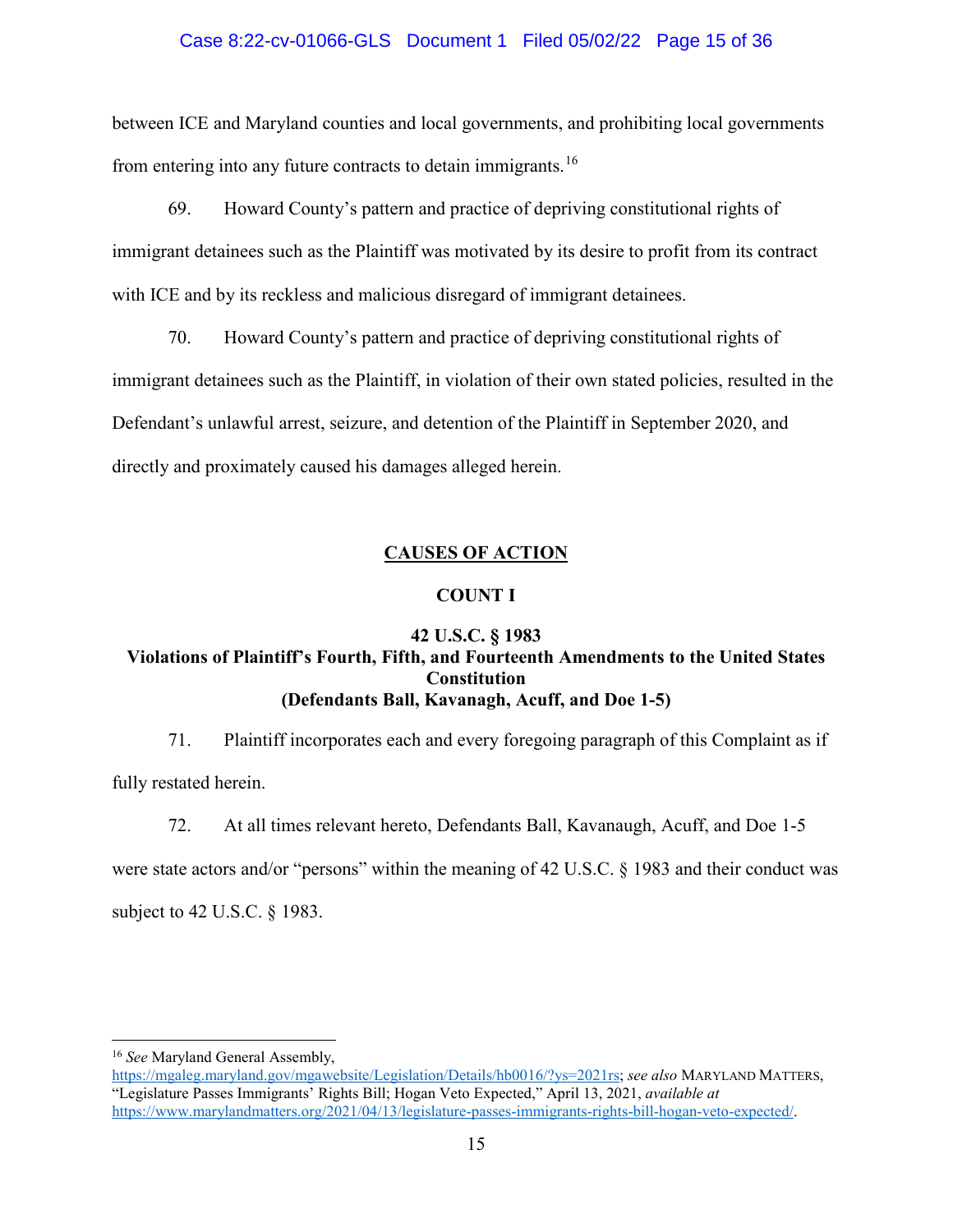## Case 8:22-cv-01066-GLS Document 1 Filed 05/02/22 Page 16 of 36

73. At all times relevant hereto, Plaintiff William Trejo had rights under the Fourth, Fifth, and Fourteenth Amendments to the United States Constitution to be free from unlawful search, seizure, detainment, and arrest in an unreasonable manner; to be free from deprivation of liberty without due process of law; and to be free from unreasonable and excessive force.

74. By unlawfully arresting and seizing the Plaintiff without a warrant or probable cause, Defendants violated Plaintiff's clearly established constitutional rights under the Fourth and Fourteenth Amendments to the United States Constitution, giving rise to an action at law under 42 U.S.C. § 1983.

75. By unlawfully detaining the Plaintiff without a warrant or probable cause, Defendants violated Plaintiff's clearly established constitutional rights under the Fourth and Fourteenth Amendments to the United States Constitution, giving rise to an action at law under 42 U.S.C. § 1983.

76. By unlawfully depriving the Plaintiff of constitutional due process before seizing, arresting, and detaining the Plaintiff, Defendants violated Plaintiff's clearly established constitutional rights under the Fifth and Fourteenth Amendments to the United States Constitution, giving rise to an action at law under 42 U.S.C. § 1983.

77. By detaining Plaintiff and transferring his custody to ICE despite his posting of bond, Defendants deprived Plaintiff of constitutional due process in that the nature and duration of his confinement did not bear a reasonable relation to the purpose for which Plaintiff was committed, in violation of Plaintiff's clearly established constitutional rights under the Fifth and Fourteenth Amendments to the United States Constitution, giving rise to an action at law under 42 U.S.C. § 1983.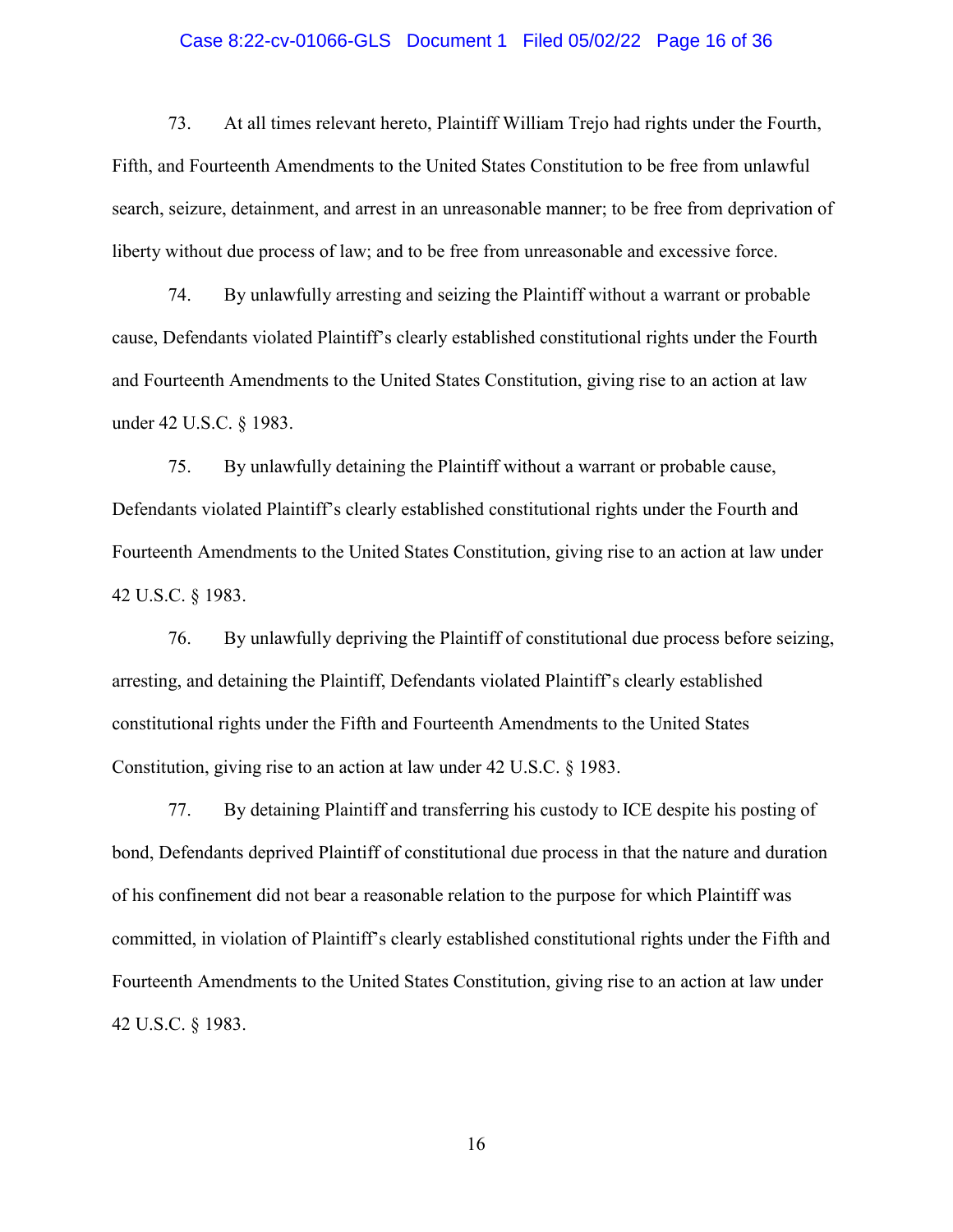## Case 8:22-cv-01066-GLS Document 1 Filed 05/02/22 Page 17 of 36

78. By unlawfully engaging in excessive force toward the Plaintiff in the seizure, arrest, and detention of the Plaintiff, Defendants violated Plaintiff's clearly established constitutional rights under the Fourth and Fourteenth Amendments to the United States Constitution, giving rise to an action at law under 42 U.S.C. § 1983.

79. By failing to release Plaintiff after bond was posted and instead continuing to detain him and then transferring his custody to ICE, Defendants engaged in a new arrest without warrant or probable cause to suspect the Plaintiff was involved in criminal activity, thus violating Plaintiff's clearly established constitutional rights under the Fourth and Fourteenth Amendments to the United States Constitution, giving rise to an action at law under 42 U.S.C. § 1983.

80. As alleged herein, all actions by Defendants were objectively unreasonable, excessive, and without any lawful justification or excuse.

81. At all times relevant hereto, the unconstitutional acts and omissions, as alleged above, were carried out by the Defendants acting in their official capacities.

82. Defendants subjected Plaintiff to these deprivations of civil rights maliciously and with reckless disregard for or with deliberate indifference to whether Plaintiff's civil rights would be violated by their actions.

83. Defendants' acts and omissions as alleged herein were intentional, wanton, willful, malicious, and were done with a blatant and reckless disregard for Plaintiff's constitutional rights.

84. As a direct and proximate result of Defendants' acts and omissions alleged herein, the Plaintiff has suffered profound damages, and will continue to suffer these damages into the future, including emotional, mental, and psychological distress, humiliation, loss of dignity, loss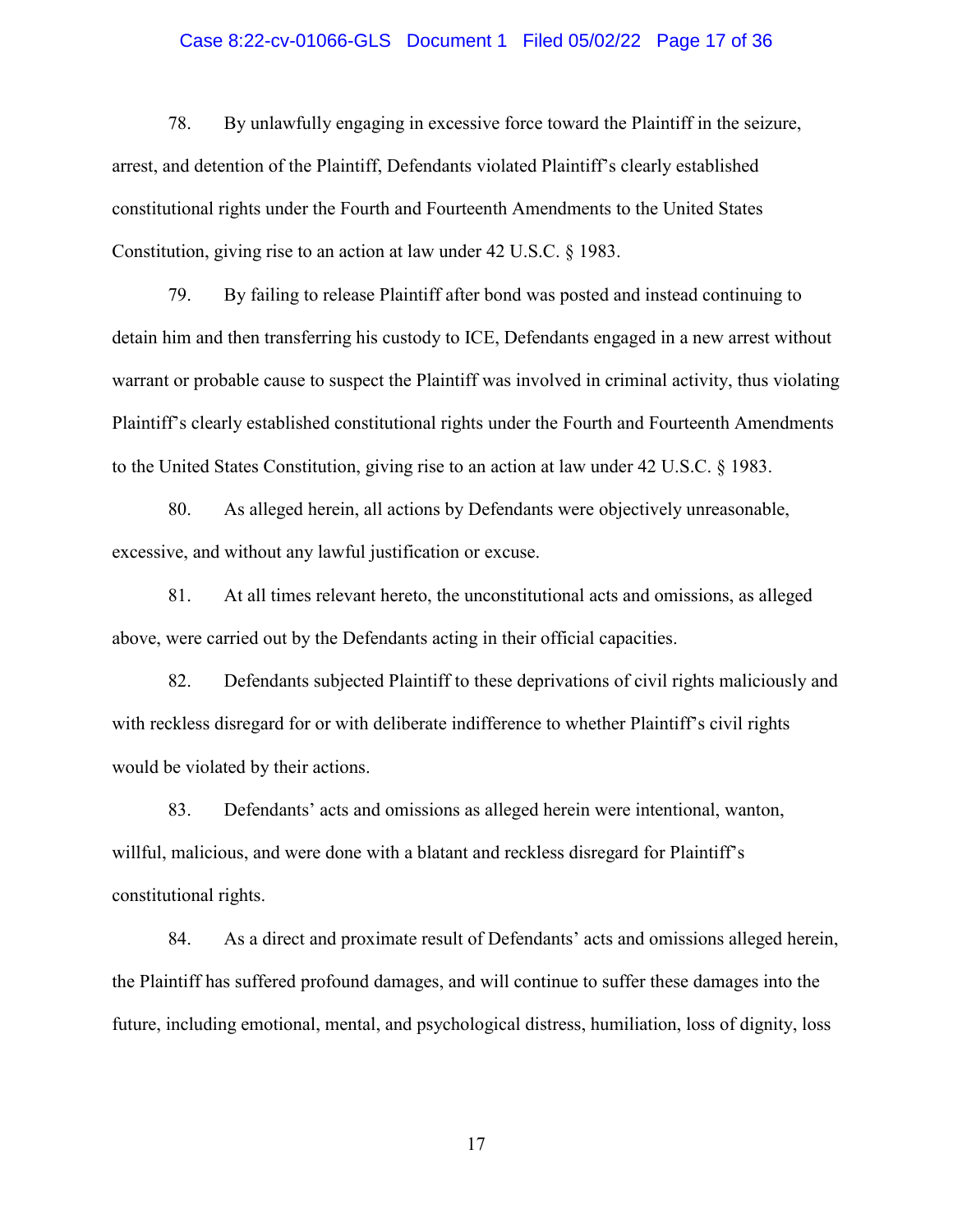### Case 8:22-cv-01066-GLS Document 1 Filed 05/02/22 Page 18 of 36

of liberty, restrictions on movement and travel, interference with enjoyment of life, and interference with his business and vocation.

85. While Defendant Howard County's contract with ICE has terminated, there is nothing preventing the Defendants from continuing to engage in the unconstitutional pattern and practice of unlawfully transferring custody of immigrant detainees to ICE.

86. Defendants' acts and omissions alleged herein support injunctive relief to prevent the Defendants from transferring custody of immigrant detainees to ICE and to require training, supervision, and oversight of Defendants and their personnel to ensure that detainees' rights are not violated in the manner set forth and described herein.

WHEREFORE, Plaintiff demands judgment against Defendants Ball, Kavanagh, Acuff, and Doe 1-5, jointly and severally, in an amount to be determined at trial, but not less than Five Million Dollars (\$5,000,000) plus interest, costs, punitive damages, injunctive relief, and any other such relief that this Court deems proper.

### **COUNT II**

## **42 U.S.C. § 1983 Unconstitutional Custom, Pattern, and/or Practice and Failure to Train and Supervise (Defendant Howard County)**

87. Plaintiff incorporates each and every foregoing paragraph of this Complaint as if fully restated herein.

88. From 1995 until May 2021, Defendant Howard County had an intergovernmental service contract with ICE (or its predecessor, Immigration and Naturalization Services) to detain non-citizens who were subject to removal by the federal government.

89. During this period of time, which was inclusive of the time that Plaintiff was under Defendants' custody, Defendant Howard County would cooperate with ICE by detaining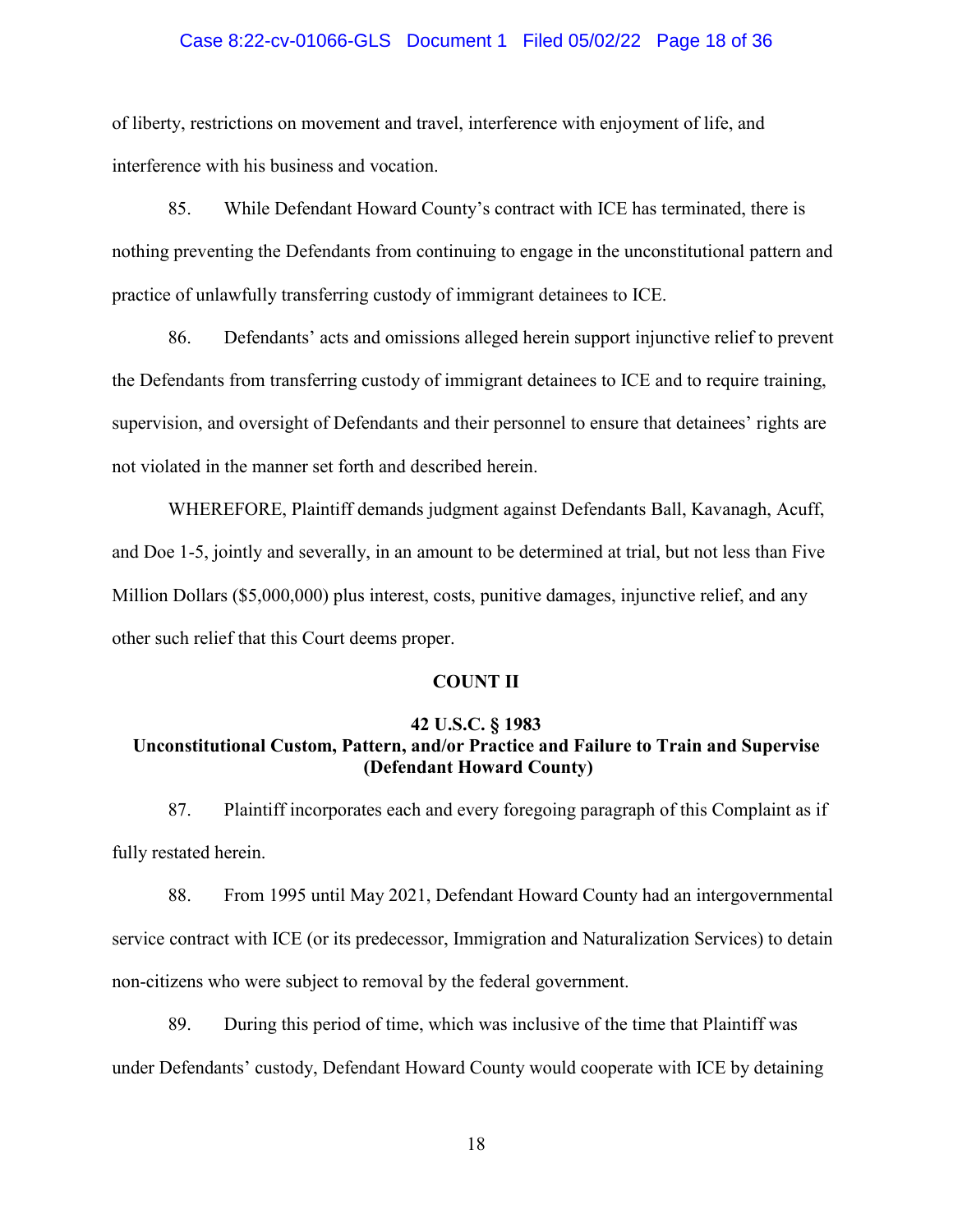### Case 8:22-cv-01066-GLS Document 1 Filed 05/02/22 Page 19 of 36

individuals subject to immigration holds or detainers, facilitate the transfer of detainee custody to ICE, and house detainees under ICE custody.

90. During this period of time, which was inclusive of the time that Plaintiff was under Defendants' custody, Defendant Howard County engaged in a pattern and practice of detaining individuals beyond the time they were eligible for release under Maryland law, thereby constituting new arrests without a warrant or probable cause and without constitutional due process.

91. During this period of time, which was inclusive of the time that Plaintiff was under Defendants' custody, Defendant Howard County engaged in a pattern and practice of depriving the constitutional rights of individuals who were detained at the Howard County Detention Center under the custody of ICE and/or in cooperation with ICE.

92. During this period of time, which was inclusive of the time that Plaintiff was under Defendants' custody, Defendant Howard County engaged in a pattern and practice of subjecting immigrant detainees such as the Plaintiff to unsafe and unsanitary conditions, excessive and improper searches, and acts and omissions that violated the Defendant's own policies with respect to the treatment of detainees.

93. During this period of time, which was inclusive of the time that Plaintiff was under Defendant's custody, Defendant Howard County engaged in a pattern and practice of transferring custody of detainees to ICE despite the absence of immigration holds or detainers.

94. At all times relevant hereto, Defendant Howard County, and all agents and employees thereof, were state actors and/or "persons" within the meaning of 42 U.S.C. § 1983 and their conduct was subject to 42 U.S.C. § 1983.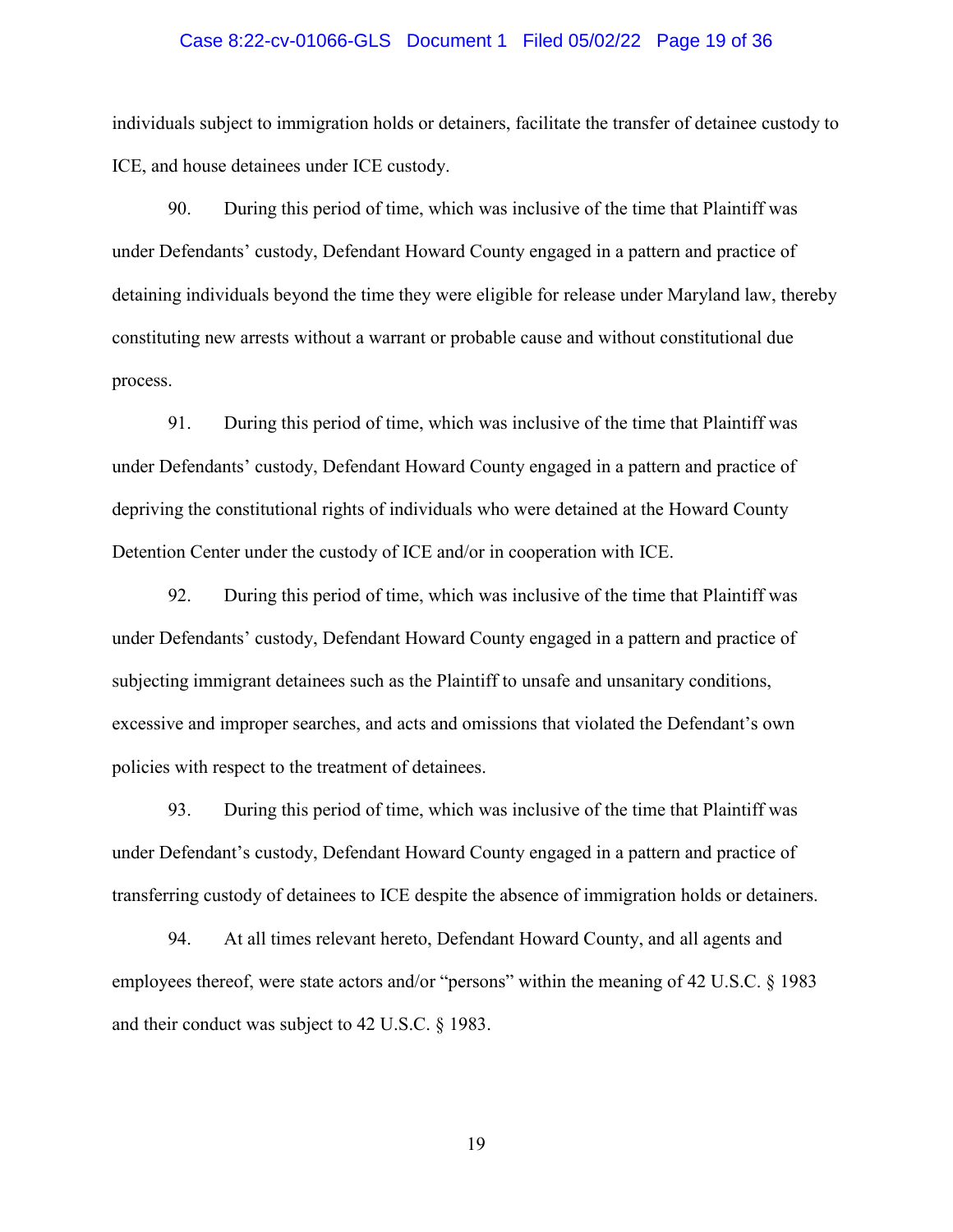## Case 8:22-cv-01066-GLS Document 1 Filed 05/02/22 Page 20 of 36

95. At all times relevant hereto, Plaintiff had rights under the Fourth, Fifth, and Fourteenth Amendments to the United States Constitution to be free from unlawful search, seizure, detainment, and arrest in an unreasonable manner; to be free from deprivation of liberty without due process of law; and to be free from unreasonable and excessive force.

96. Under the Fourth, Fifth, and Fourteenth Amendments to the United States Constitution, Defendant Howard County is prohibited from allowing and enabling its agents and employees, including Howard County Police Department officers and Howard County Department of Corrections officers and staff, to engage in a pattern, practice, policy, or custom of violating individuals' civil rights.

97. Under the Fourth, Fifth, and Fourteenth Amendments to the United States Constitution, Defendant Howard County is obligated to train and supervise its agents and employees, including Howard County Police Department officers and Howard County Department of Corrections officers and staff, in a manner that prohibits misuse of police powers and violations of civil and constitutional rights in the seizure, arrest, and detention of individuals.

98. At all times relevant hereto, Defendant Howard County engaged in a pattern, practice, policy, or custom of unconstitutional conduct by allowing and enabling its agents and employees to violate citizens' civil rights, specifically by permitting them to unconstitutionally seize, arrest, and detain individuals and transfer custody to ICE without sufficient basis under law.

99. At all times relevant hereto, Defendant Howard County engaged in a pattern, practice, policy, or custom of unconstitutional conduct by allowing and enabling its agents and employees to violate citizens' civil rights, specifically by permitting them to seize, arrest, and detain individuals and transfer individuals' custody to ICE without due process.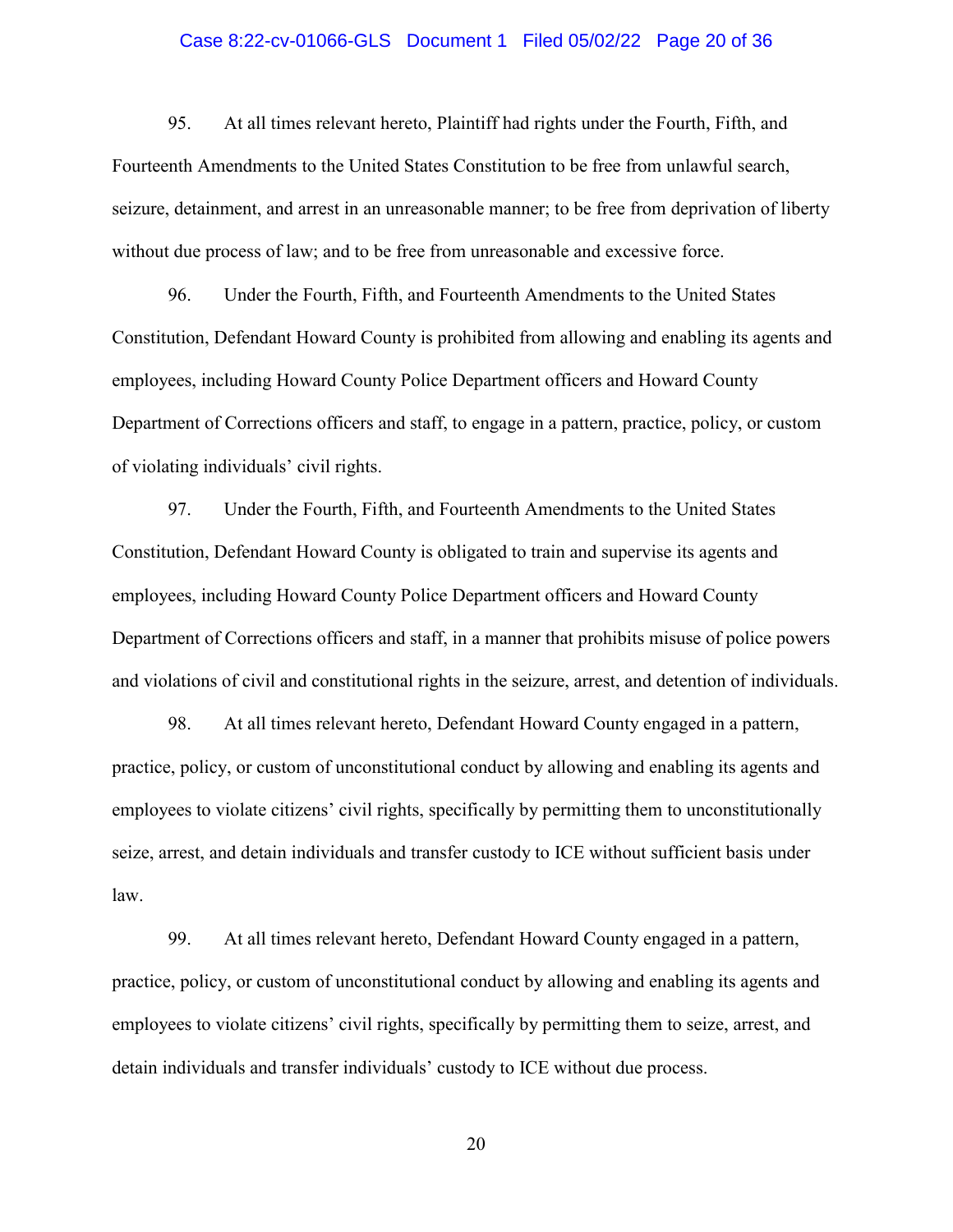## Case 8:22-cv-01066-GLS Document 1 Filed 05/02/22 Page 21 of 36

100. At all times relevant hereto, Defendant Howard County engaged in a pattern, practice, policy, or custom of unconstitutional conduct by failing to train and supervise its agents and employees to engage only in lawful seizure, arrest, and detention of individuals, and furthermore, to release individuals from custody in accordance with state law.

101. By engaging in the aforementioned unconstitutional patterns, practices, policies, and customs with respect to the seizure, arrest, and detention of individuals such as the Plaintiff, Defendant Howard County caused injury and damage to the Plaintiff, giving rise to an action at law under 42 U.S.C. § 1983.

102. By engaging in the aforementioned unconstitutional patterns, practices, policies, and customs with respect to training and supervision of its agents and employees, Defendant Howard County caused injury and damage to the Plaintiff, giving rise to an action at law under 42 U.S.C. § 1983.

103. As alleged herein, all actions by Defendant Howard County were objectively unreasonable, excessive, and without any lawful justification or excuse.

104. At all times relevant hereto, the unconstitutional acts and omissions, as alleged above, were carried out by agents and employees of Defendant Howard County acting in their official capacities.

105. Defendant Howard County subjected Plaintiff to these deprivations of civil rights maliciously and with reckless disregard for or with deliberate indifference to whether Plaintiff's civil rights would be violated by their actions.

106. Defendant Howard County's acts and omissions as alleged herein were intentional, wanton, willful, malicious, and were done with a blatant and reckless disregard for Plaintiff's constitutional rights.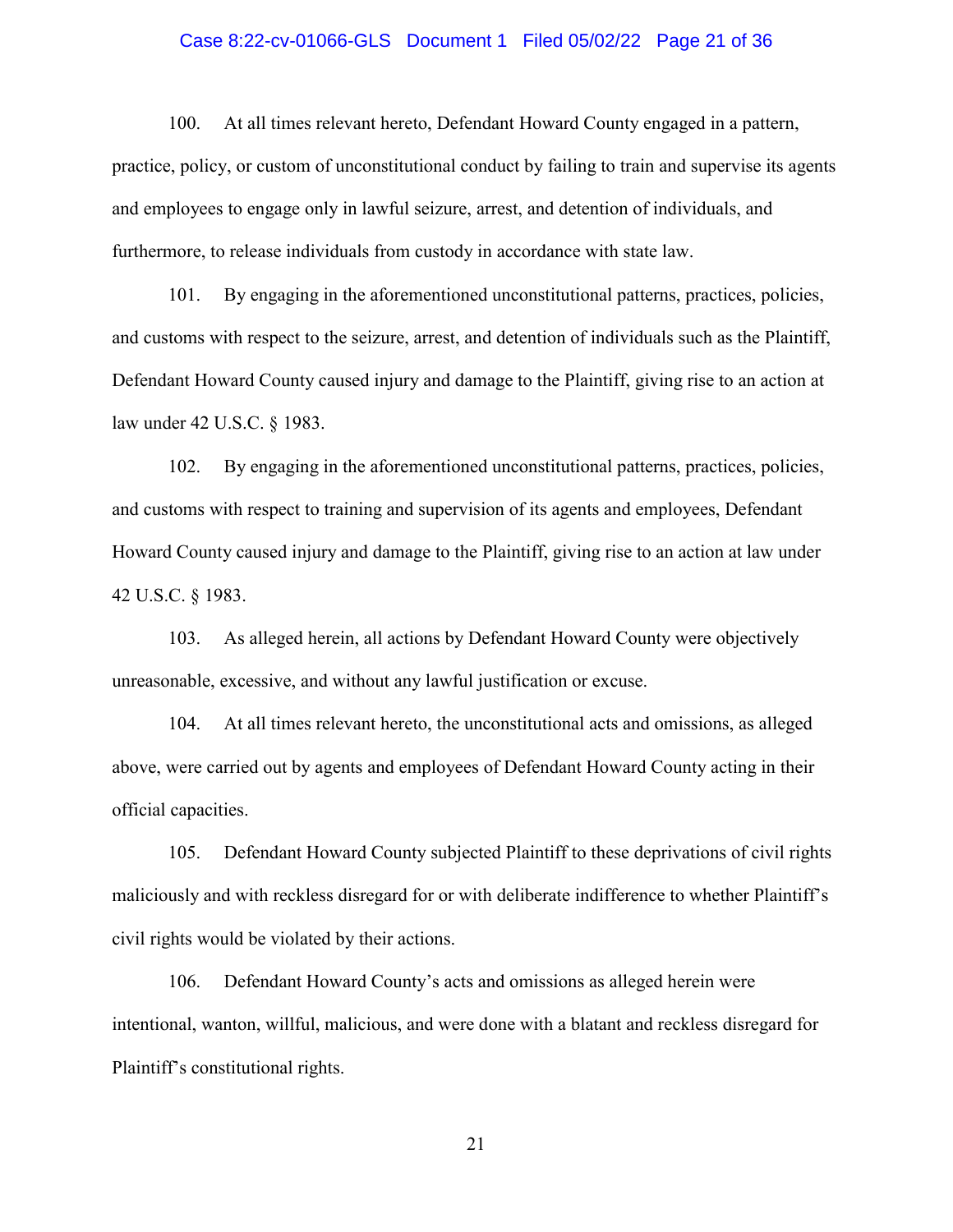## Case 8:22-cv-01066-GLS Document 1 Filed 05/02/22 Page 22 of 36

107. As a direct and proximate result of Defendant Howard County's acts and omissions alleged herein, the Plaintiff has suffered profound damages, and will continue to suffer these damages into the future, including emotional, mental, and psychological distress, humiliation, loss of dignity, loss of liberty, restrictions on movement and travel, interference with enjoyment of life, and interference with his business and vocation.

108. While Defendant Howard County's contract with ICE has terminated, there is nothing preventing the Defendant from continuing to engage in the unconstitutional pattern and practice of unlawfully transferring custody of immigrant detainees to ICE.

109. Defendant Howard County's acts and omissions alleged herein support injunctive relief to prevent the Defendant from transferring custody of immigrant detainees to ICE and to require training, supervision, and oversight of Defendant's personnel to ensure that detainees' rights are not violated in the manner set forth and described herein.

WHEREFORE, Plaintiff demands judgment against Defendant Howard County, Maryland in an amount to be determined at trial, but not less than Five Million Dollars (\$5,000,000) plus interest, costs, punitive damages, injunctive relief, and any other such relief that this Court deems proper.

#### **COUNT III**

## **Violation of Article 24 of the Maryland Declaration of Rights (All Defendants)**

110. Plaintiff incorporates each and every foregoing paragraph of this Complaint as if fully restated herein.

111. At all times relevant hereto, Defendants were acting under the color of state law.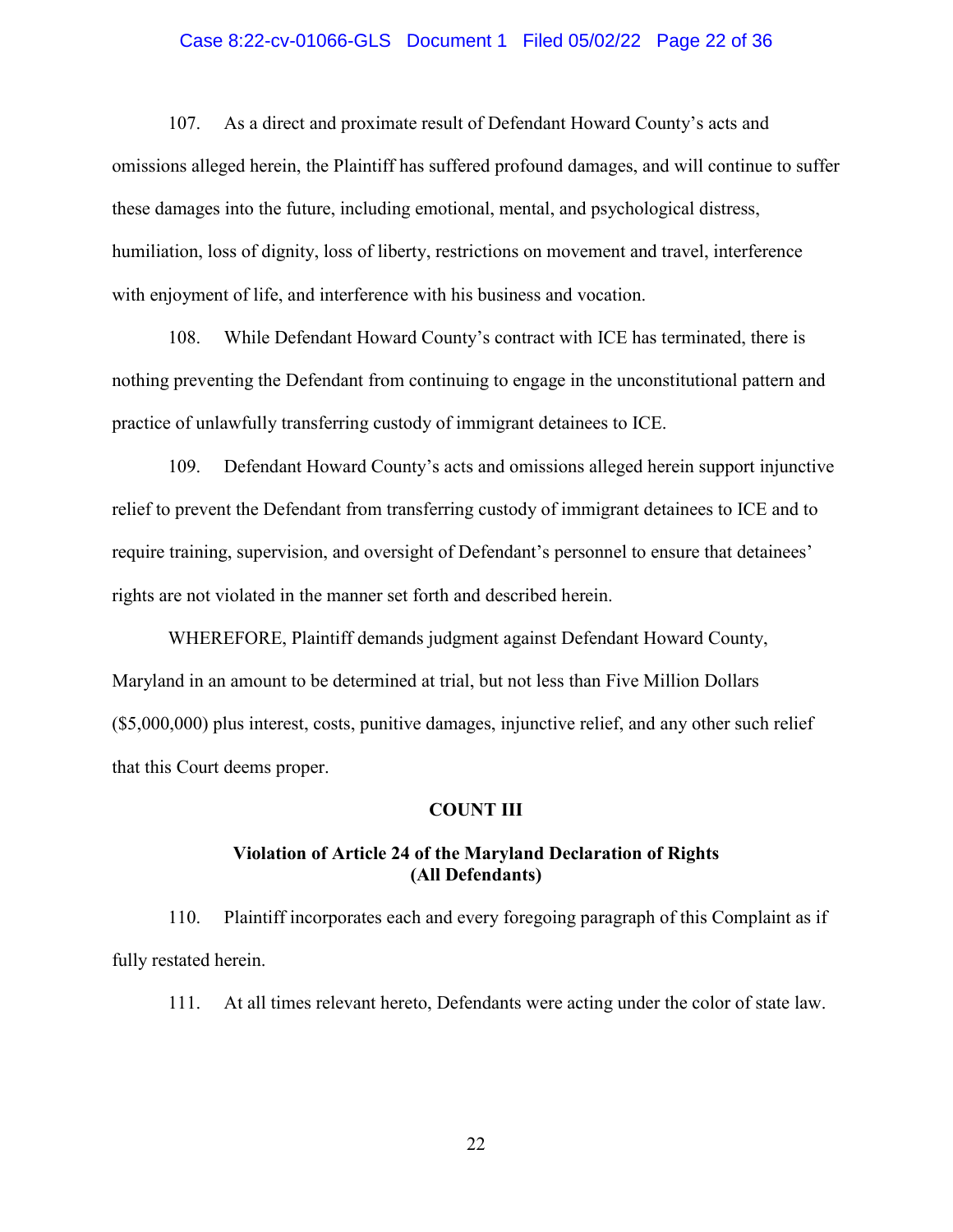### Case 8:22-cv-01066-GLS Document 1 Filed 05/02/22 Page 23 of 36

112. Defendants violated Plaintiff's civil rights and due process under Article 24 of the Maryland Declaration of Rights when the Defendants arrested, seized, and imprisoned Plaintiff without warrant or probable cause.

113. Defendants further violated Plaintiff's civil rights and due process under Article 24 of the Maryland Declaration of Rights when the Defendants failed to release Plaintiff from custody despite payment of bond and satisfaction of the financial terms of his release, constituting a new arrest and detention without probable cause, justification, sufficient basis under law, or due process.

114. Defendants further violated Plaintiff's civil rights and due process under Article 24 of the Maryland Declaration of Rights when the Defendants transferred Plaintiff's custody to ICE, constituting a new arrest and detention, without probable cause, justification, sufficient basis under law, or due process.

115. At all times relevant hereto, the violations of Article 24 of the Maryland Declaration of Rights, as alleged above, were carried out by agents and employees of Defendant Howard County, Maryland acting in their official capacities.

116. Defendants subjected Plaintiff to these deprivations of civil rights maliciously and with reckless disregard for or with deliberate indifference to whether Plaintiff's civil rights would be violated by their actions.

117. Defendants' acts and omissions as alleged herein were intentional, wanton, willful, malicious, and were done with a blatant and reckless disregard for Plaintiff's constitutional rights.

118. As a direct and proximate result of the acts and omissions alleged herein, the Plaintiff has suffered profound damages, and will continue to suffer these damages into the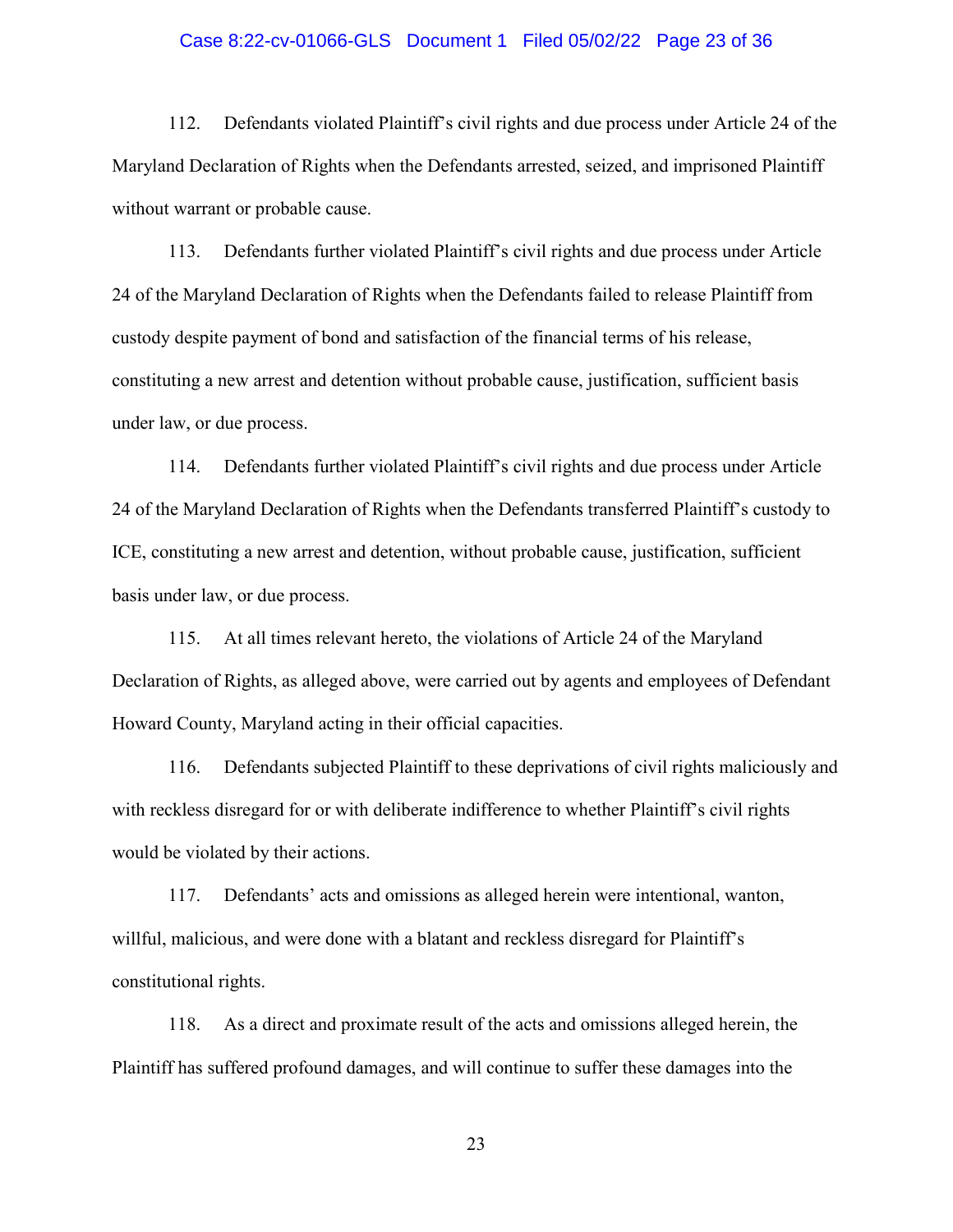## Case 8:22-cv-01066-GLS Document 1 Filed 05/02/22 Page 24 of 36

future, including emotional, mental, and psychological distress, humiliation, loss of dignity, loss of liberty, restrictions on movement and travel, interference with enjoyment of life, and interference with his business and vocation.

WHEREFORE, Plaintiff demands judgment against the Defendants, jointly and severally, in an amount to be determined at trial, but not less than Five Million Dollars (\$5,000,000) plus interest, costs, punitive damages, injunctive relief, and any other such relief that this Court deems proper.

#### **COUNT IV**

## **Violation of Article 24 of the Maryland Declaration of Rights Unconstitutional Custom, Pattern, and/or Practice (Defendant Howard County)**

119. Plaintiff incorporates each and every foregoing paragraph of this Complaint as if restated fully herein.

120. From 1995 until May 2021, Defendant Howard County had an intergovernmental service contract with ICE (or its predecessor, Immigration and Naturalization Services) to detain non-citizens who were subject to removal by the federal government.

121. During this period of time, which was inclusive of the time that Plaintiff was under Defendants' custody, Defendant Howard County would cooperate with ICE by detaining individuals subject to immigration holds or detainers, facilitate the transfer of detainee custody to ICE, and house detainees under ICE custody.

122. During this period of time, which was inclusive of the time that Plaintiff was under Defendants' custody, Defendant Howard County engaged in a pattern and practice of detaining individuals beyond the time they were eligible for release under Maryland law, thereby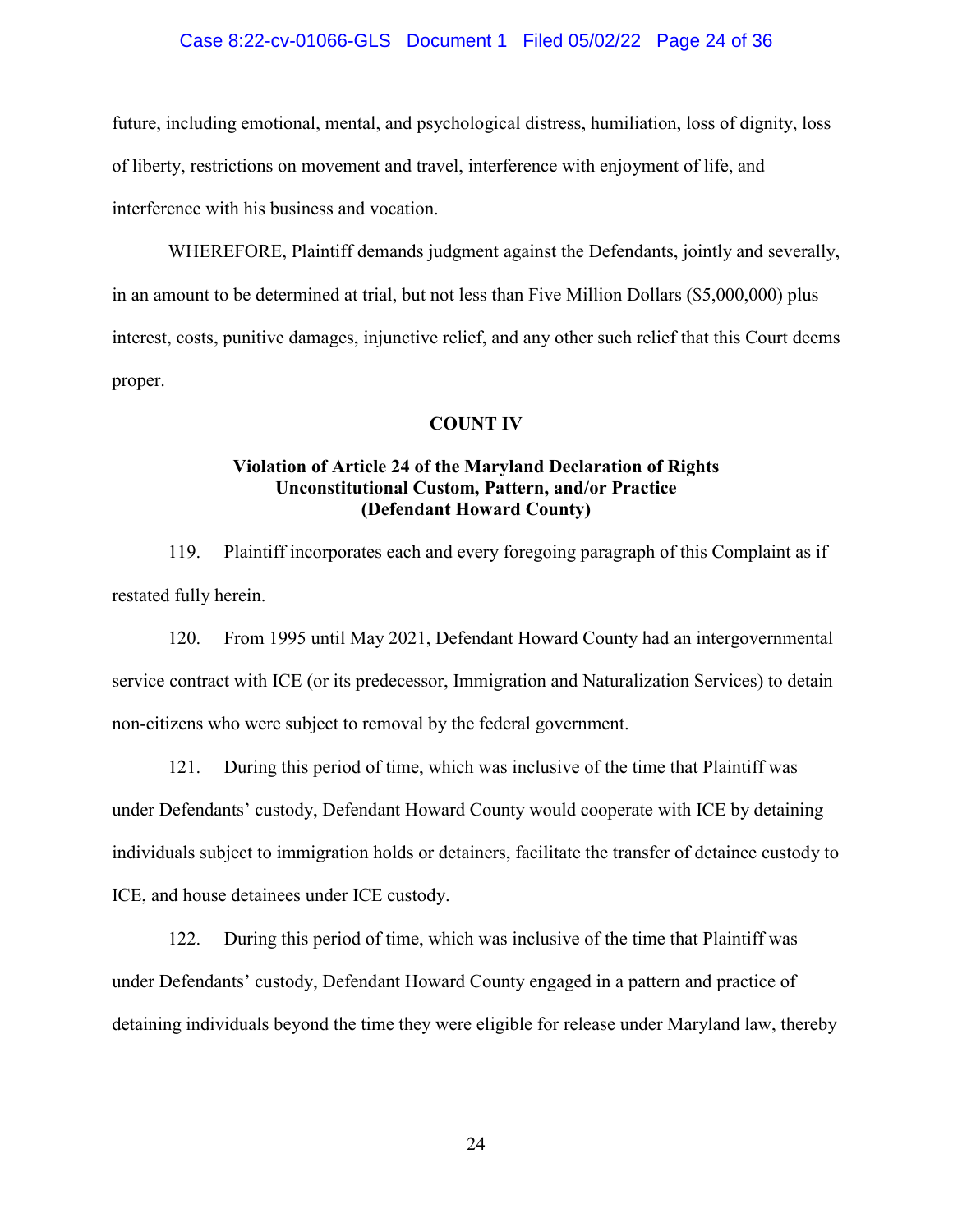### Case 8:22-cv-01066-GLS Document 1 Filed 05/02/22 Page 25 of 36

constituting new arrests without probable cause or due process as required by Article 24 of the Maryland Declaration of Rights.

123. During this period of time, which was inclusive of the time that Plaintiff was under Defendant's custody, Defendant Howard County engaged in a pattern and practice of transferring custody of detainees to ICE despite the absence of immigration holds or detainers, without a warrant, without probable cause, and without due process as required by Article 24 of the Maryland Declaration of Rights.

124. During this period of time, which was inclusive of the time that Plaintiff was in Defendants' custody, Defendant Howard County engaged in a pattern and practice of continuing to detain individuals despite said individuals' satisfaction of the financial terms of their release, constituting a new arrest and detention without probable cause, justification, sufficient basis under law, or due process in violation of Article 24 of the Maryland Declaration of Rights.

125. At all times relevant hereto, the violations of Article 24 of the Maryland Declaration of Rights were carried out by agents and employees of Defendant Howard County, Maryland acting in their official capacities.

126. By engaging in an unconstitutional pattern, practice, policy, or custom with respect to the seizure, arrest, and detention of individuals such as the Plaintiff, Defendant Howard County caused injury and damage to the Plaintiff.

127. As alleged herein, all actions by Defendant Howard county were objectively unreasonable, excessive, and without any lawful justification or excuse.

128. Defendant Howard County subjected Plaintiff to these deprivations of civil rights maliciously and with reckless disregard for or with deliberate indifference to whether Plaintiff's civil rights would be violated by their actions.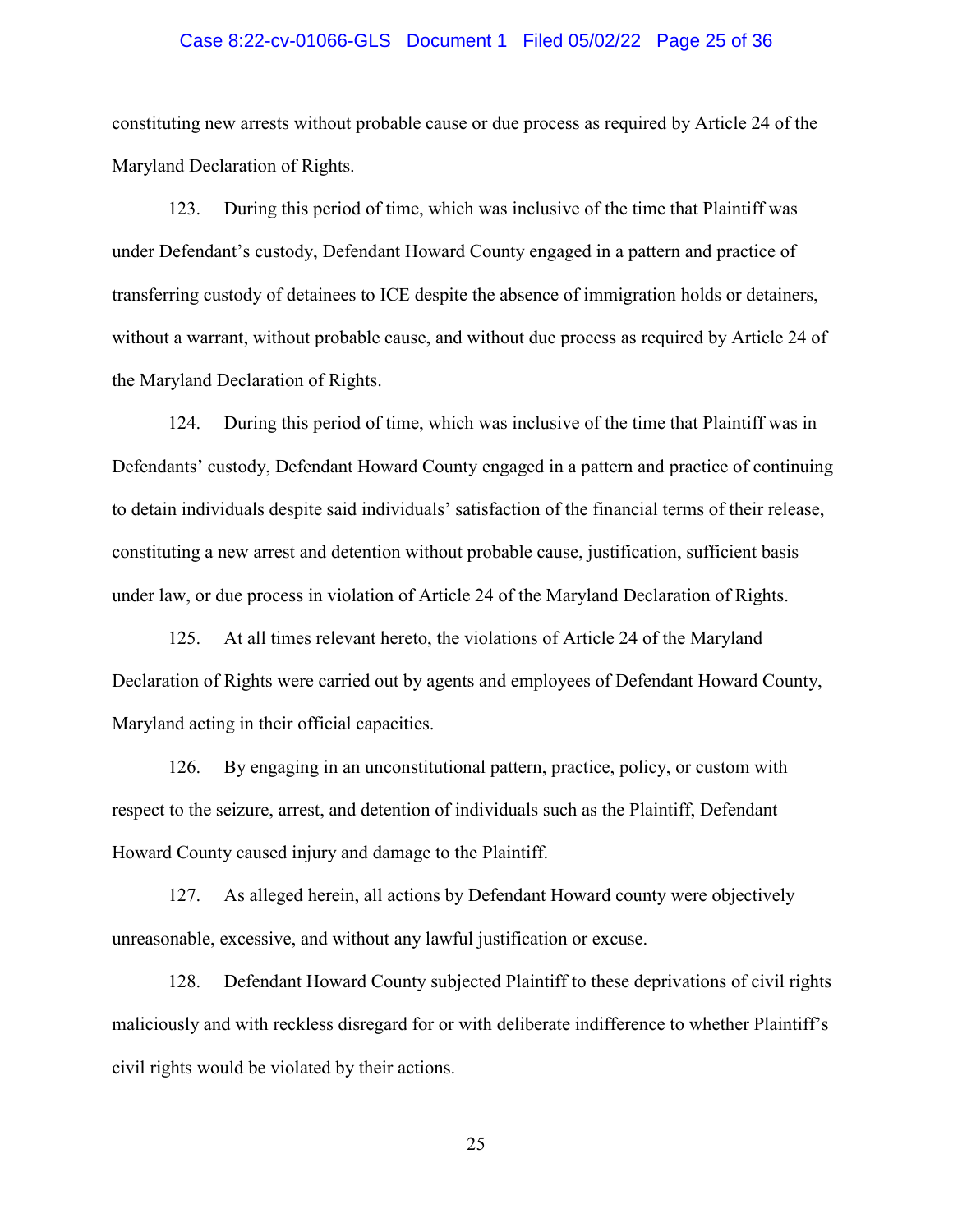## Case 8:22-cv-01066-GLS Document 1 Filed 05/02/22 Page 26 of 36

129. Defendant Howard County's acts and omissions as alleged herein were intentional, wanton, willful, malicious, and were done with a blatant and reckless disregard for Plaintiff's constitutional rights.

130. As a direct and proximate result of Defendant Howard County's acts and omissions alleged herein, the Plaintiff has suffered profound damages, and will continue to suffer these damages into the future, including emotional, mental, and psychological distress, humiliation, loss of dignity, loss of liberty, restrictions on movement and travel, interference with enjoyment of life, and interference with his business and vocation.

131. While Defendant Howard County's contract with ICE has terminated, there is nothing preventing the Defendant from continuing to engage in the unlawful pattern and practice of unlawfully transferring custody of immigrant detainees to ICE.

132. Defendant Howard County's acts and omissions alleged herein support injunctive relief to prevent the Defendant from transferring custody of immigrant detainees to ICE and to require training, supervision, and oversight of Defendant's personnel to ensure that detainees' rights are not violated in the manner set forth and described herein.

WHEREFORE, Plaintiff demands judgment against Defendant Howard County, Maryland in an amount to be determined at trial, but not less than Five Million Dollars (\$5,000,000) plus interest, costs, punitive damages, injunctive relief, and any other such relief that this Court deems proper.

## **COUNT V**

## **Violation of Article 26 of the Maryland Declaration of Rights (All Defendants)**

133. Plaintiff incorporates each and every foregoing paragraph of this Complaint as if restated fully herein.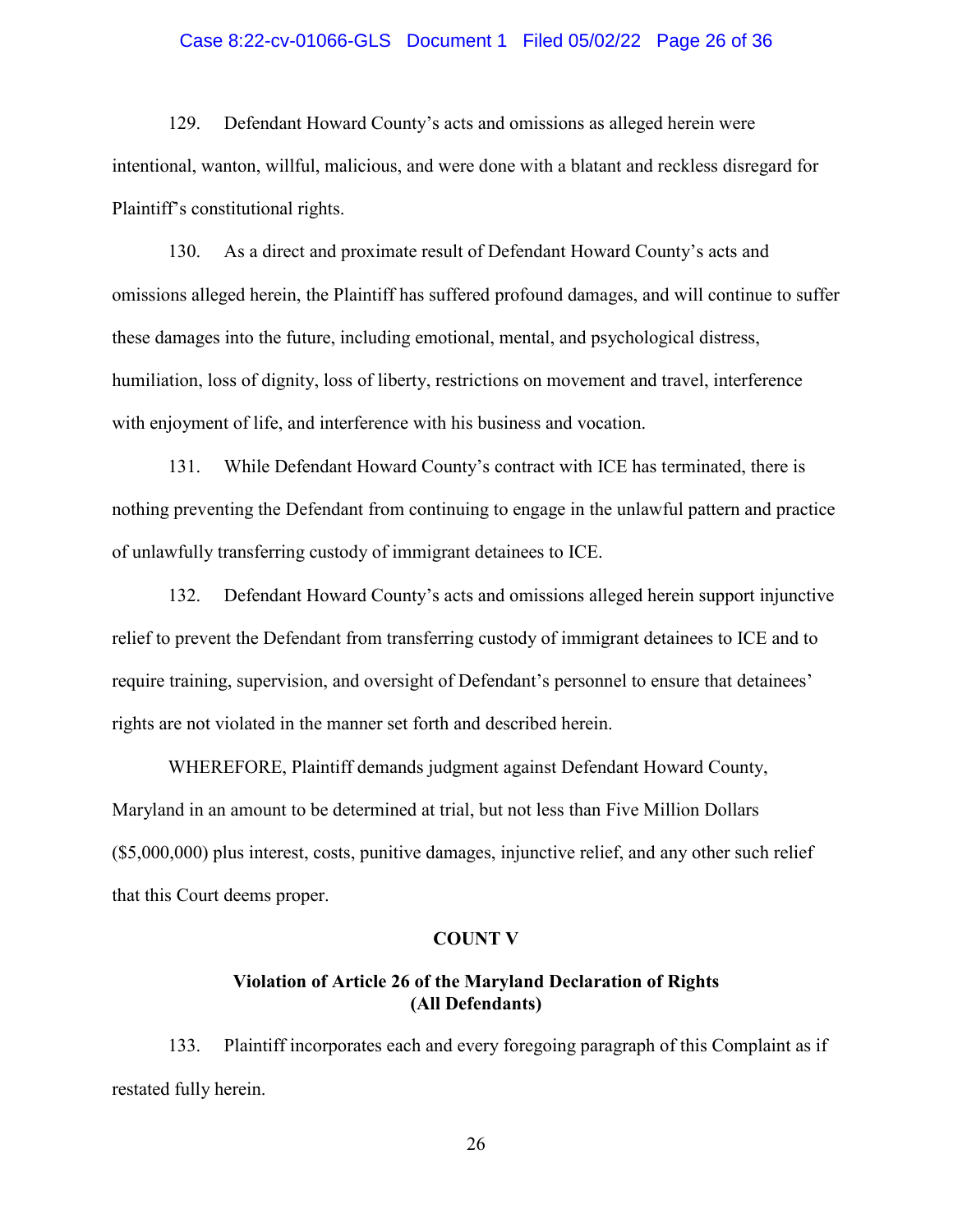### Case 8:22-cv-01066-GLS Document 1 Filed 05/02/22 Page 27 of 36

134. At all times relevant hereto, Defendants were acting under the color of state law.

135. Defendants deprived Plaintiff of his right under Article 26 of the Maryland Declaration of Rights to be free from unreasonable search and seizure, when he was arrested unlawfully and without probable cause and detained thereafter at Howard County Detention Center.

136. Defendants further deprived Plaintiff of his right under Article 26 of the Maryland Declaration of Rights to be free from unreasonable search and seizure, when Defendants failed to release Plaintiff from custody after posting bond and satisfying the financial terms of his release, and instead continued to detain Plaintiff at the Howard County Detention Center.

137. Defendants further deprive Plaintiff of his right under Article 26 of the Maryland Declaration of Rights to be free from unreasonable search and seizure when Defendants transferred Plaintiff to ICE custody without probable cause, warrant, due process, or sufficient basis under state or federal law.

138. At all times relevant hereto, the violations of Article 26 of the Maryland Declaration of Rights alleged above, were carried out by agents and employees of Howard County, Maryland acting in their official capacities.

139. Defendants subjected Plaintiff to these deprivations of civil rights maliciously and with reckless disregard for or with deliberate indifference to whether Plaintiff's civil rights would be violated by their actions.

140. Defendants' acts and omissions as alleged herein were intentional, wanton, willful, malicious, and were done with a blatant and reckless disregard for Plaintiff's constitutional rights.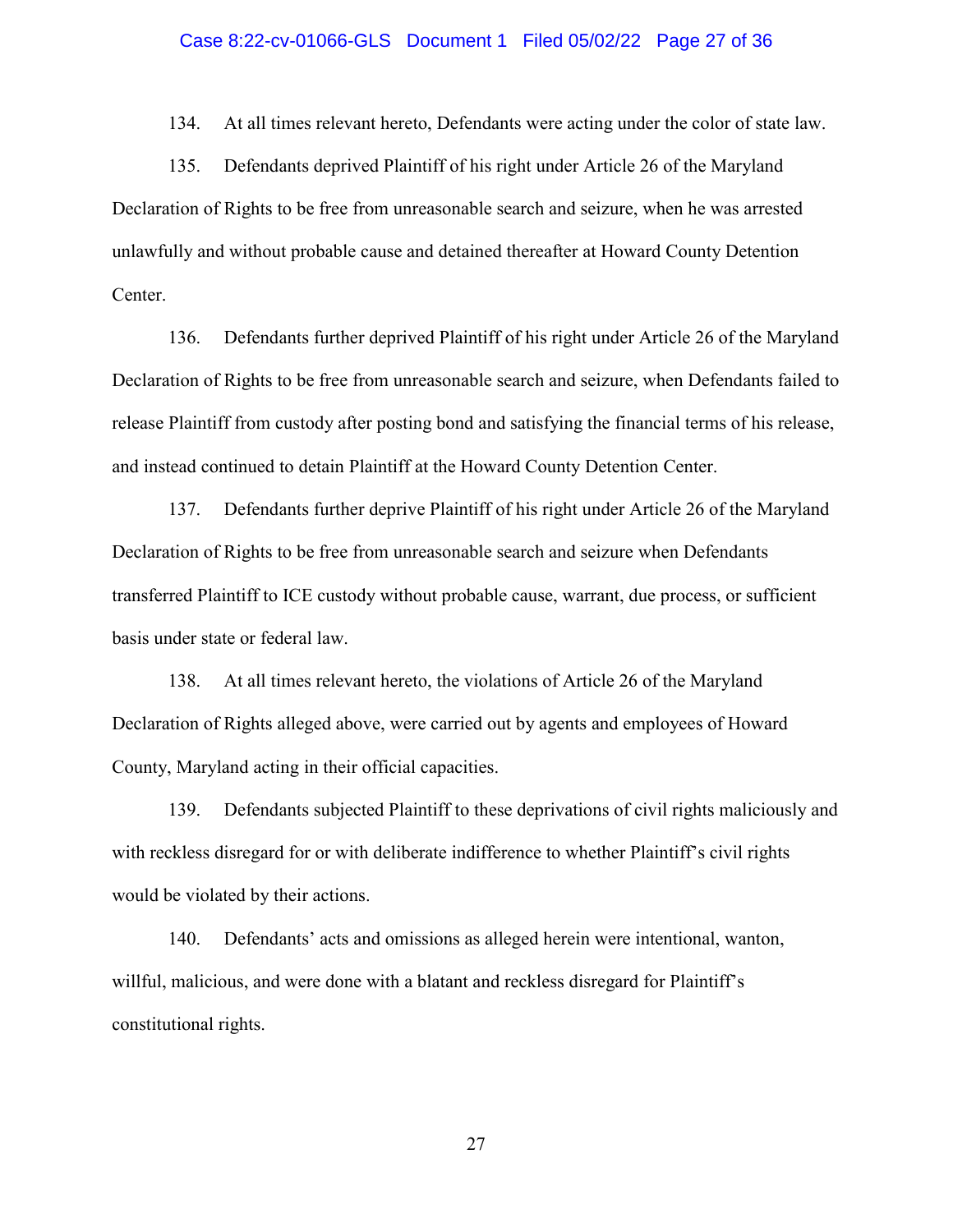## Case 8:22-cv-01066-GLS Document 1 Filed 05/02/22 Page 28 of 36

141. As a direct and proximate result of the acts and omissions alleged herein, the Plaintiff has suffered profound damages, and will continue to suffer these damages into the future, including emotional, mental, and psychological distress, humiliation, loss of dignity, loss of liberty, restrictions on movement and travel, interference with enjoyment of life, and interference with his business and vocation.

WHEREFORE, Plaintiff demands judgment against Defendants, jointly and severally, in an amount to be determined at trial, but not less than Five Million Dollars (\$5,000,000) plus interest, costs, punitive damages, injunctive relief, and any other such relief that this Court deems proper.

#### **COUNT VI**

## **Violation of Article 26 of the Maryland Declaration of Rights Unconstitutional Custom, Pattern, and/or Practice (Defendant Howard County)**

142. Plaintiff incorporates each and every foregoing paragraph of this Complaint as if restated fully herein.

143. From 1995 until May 2021, Defendant Howard County had an intergovernmental service contract with ICE (or its predecessor, Immigration and Naturalization Services) to detain non-citizens who were subject to removal by the federal government.

144. During this period of time, which was inclusive of the time that Plaintiff was under Defendants' custody, Defendant Howard County would cooperate with ICE by detaining individuals subject to immigration holds or detainers, facilitate the transfer of detainee custody to ICE, and house detainees under ICE custody.

145. During this period of time, which was inclusive of the time that Plaintiff was under Defendants' custody, Defendant Howard County engaged in a pattern and practice of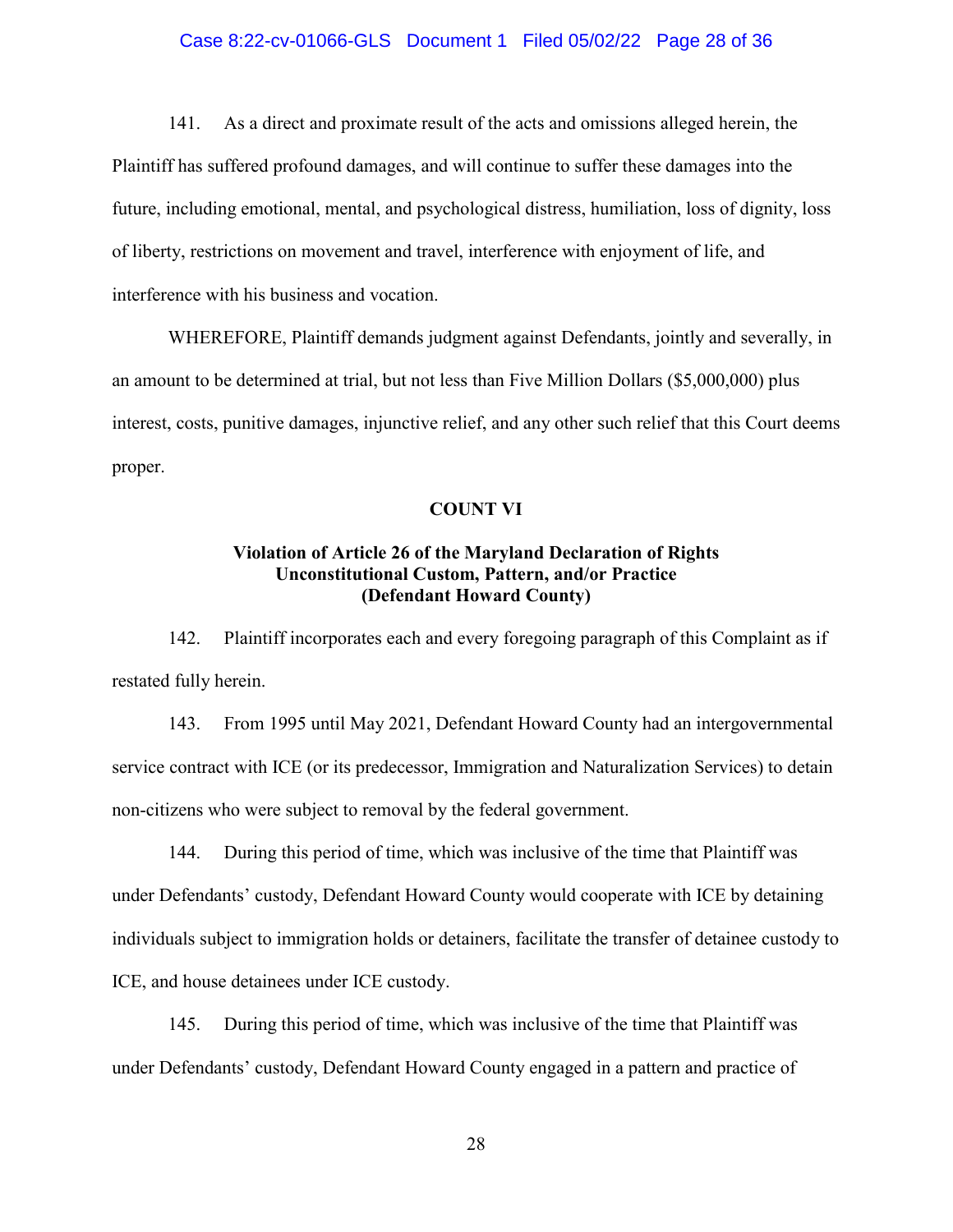## Case 8:22-cv-01066-GLS Document 1 Filed 05/02/22 Page 29 of 36

detaining individuals beyond the time they were eligible for release under Maryland law, thereby constituting an unreasonable search and seizure in violation of Article 26 of the Maryland Declaration of Rights.

146. During this period of time, which was inclusive of the time that Plaintiff was under Defendants' custody, Defendant Howard County engaged in a pattern and practice of transferring custody of detainees to ICE despite the absence of immigration holds or detainers and without a warrant, probable cause, due process, or sufficient basis under state or federal law, thus constituting an unreasonable search and seizure in violation of Article 26 of the Maryland Declaration of Rights.

147. During this period of time, which was inclusive of the time that Plaintiff was in Defendants' custody, Defendant Howard County engaged in a pattern and practice of continuing to detain individuals despite said individuals' satisfaction of the financial terms of their release, constituting an unreasonable search and seizure in violation of Article 26 of the Maryland Declaration of Rights.

148. At all times relevant hereto, the violations of Article 26 of the Maryland Declaration of Rights, as alleged above, were carried out by agents and employees of Defendant Howard County, Maryland acting in their official capacities.

149. By engaging in an unconstitutional pattern, practice, policy, or custom with respect to the seizure, arrest, and detention of individuals such as the Plaintiff, Defendant Howard County caused injury and damage to the Plaintiff.

150. As alleged herein, all actions by Defendant Howard county were objectively unreasonable, excessive, and without any lawful justification or excuse.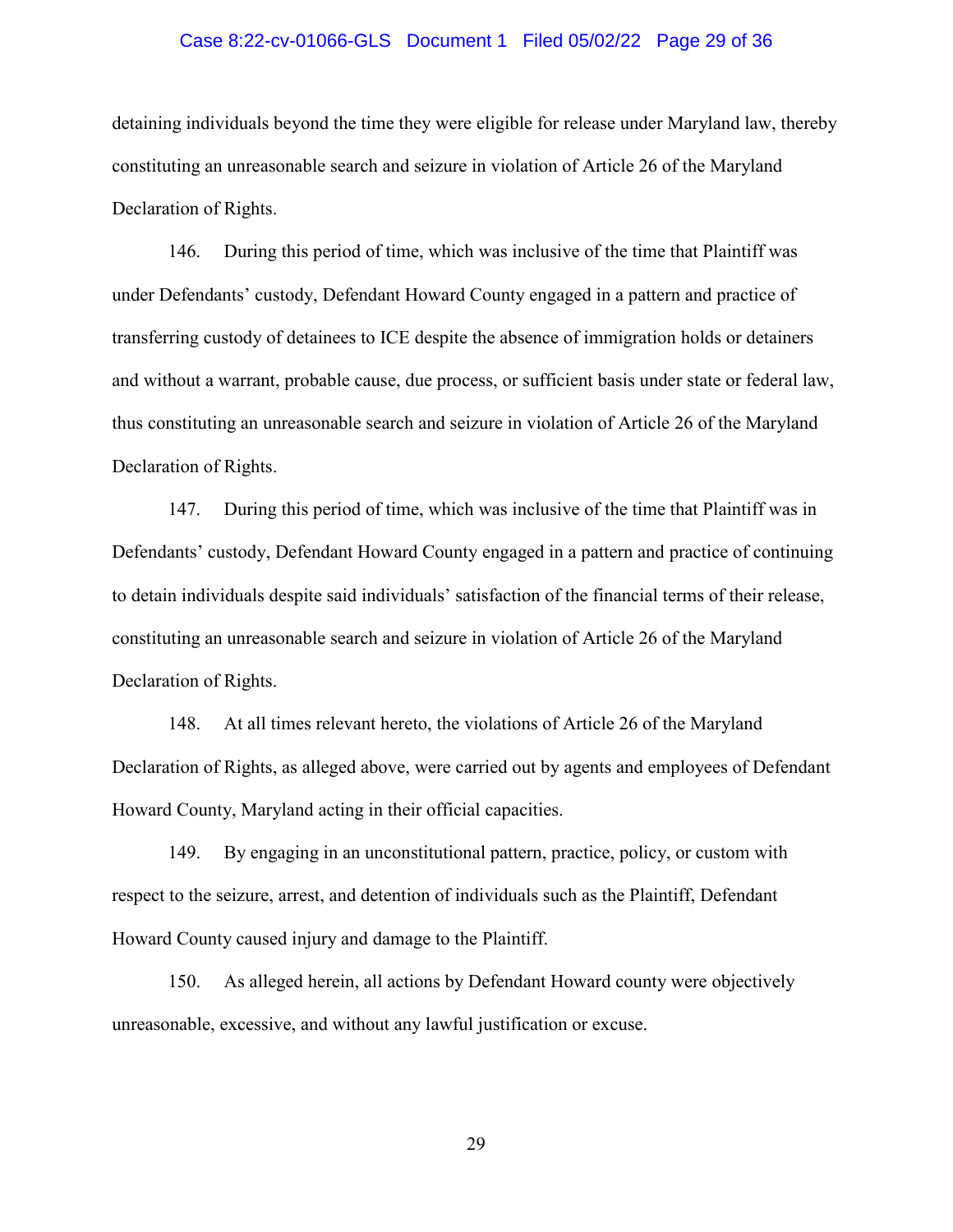### Case 8:22-cv-01066-GLS Document 1 Filed 05/02/22 Page 30 of 36

151. At all times relevant hereto, the unconstitutional acts and omissions, as alleged above, were carried out by agents and employees of Defendant Howard County, Maryland acting in their official capacities.

152. Defendant Howard County subjected Plaintiff to these deprivations of civil rights maliciously and with reckless disregard for or with deliberate indifference to whether Plaintiff's civil rights would be violated by their actions.

153. Defendant Howard County's acts and omissions as alleged herein were intentional, wanton, willful, malicious, and were done with a blatant and reckless disregard for Plaintiff's constitutional rights.

154. As a direct and proximate result of Defendant Howard County's acts and omissions alleged herein, the Plaintiff has suffered profound damages, and will continue to suffer these damages into the future, including emotional, mental, and psychological distress, humiliation, loss of dignity, loss of liberty, restrictions on movement and travel, interference with enjoyment of life, and interference with his business and vocation.

155. While Defendant Howard County's contract with ICE has terminated, there is nothing preventing the Defendant from continuing to engage in the unconstitutional pattern and practice of unlawfully transferring custody of immigrant detainees to ICE.

156. Defendant Howard County's acts and omissions alleged herein support injunctive relief to prevent the Defendant from transferring custody of immigrant detainees to ICE and to require training, supervision, and oversight of Defendant's personnel to ensure that detainees' rights are not violated in the manner set forth and described herein.

WHEREFORE, Plaintiff demands judgment against Defendant Howard County, Maryland in an amount to be determined at trial, but not less than Five Million Dollars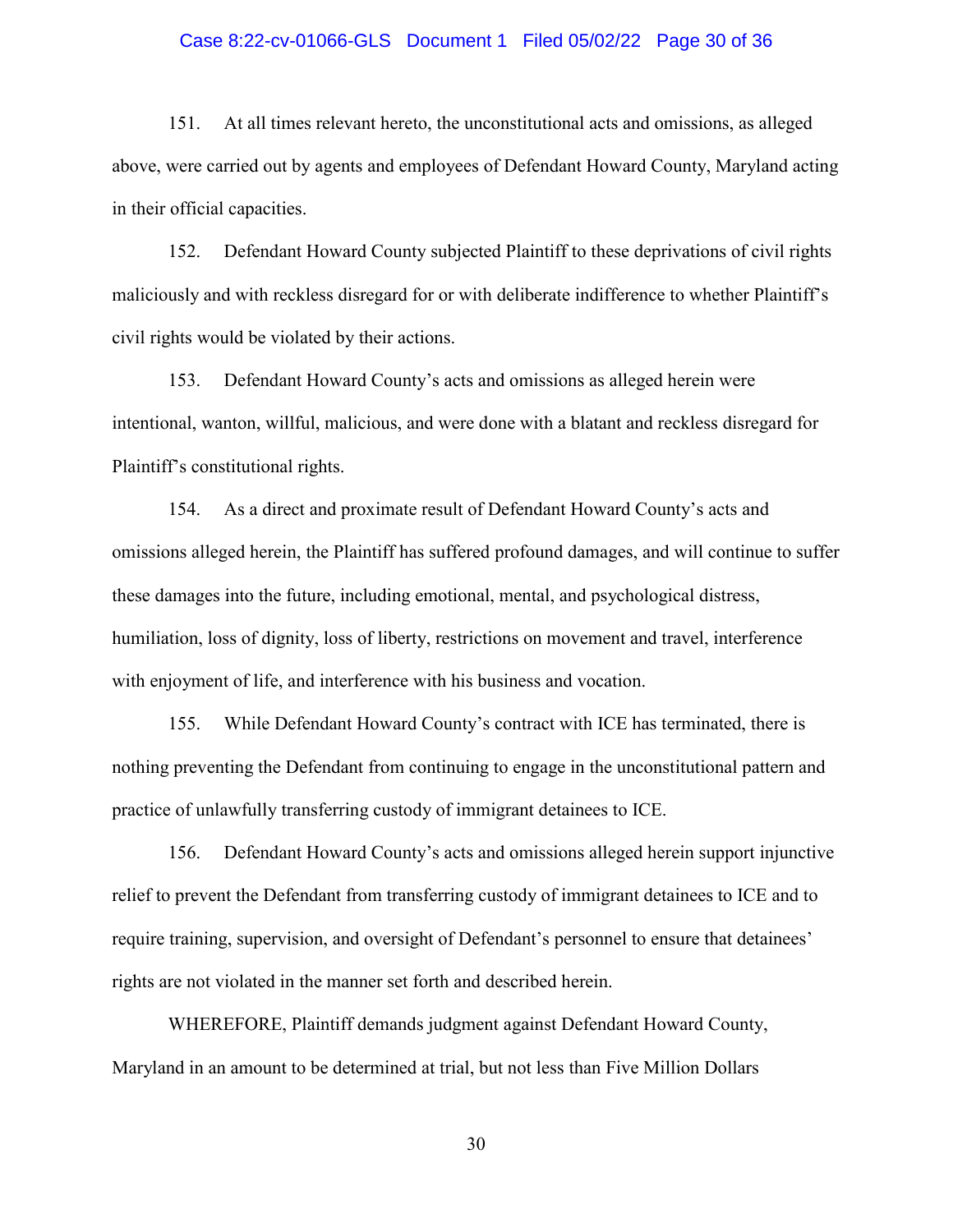### Case 8:22-cv-01066-GLS Document 1 Filed 05/02/22 Page 31 of 36

(\$5,000,000) plus interest, costs, punitive damages, injunctive relief, and any other such relief that this Court deems proper.

## **COUNT VII**

## **False Imprisonment (Defendants Ball, Kavanagh, Acuff, and John Doe 1-5)**

157. Plaintiff incorporates each and every foregoing paragraph of this Complaint as if restated fully herein.

158. The acts and omissions of Defendants Ball, Kavanagh, Acuff, and Doe 1-5 alleged herein caused the false imprisonment of the Plaintiff against his will and without his consent.

159. The instances of false imprisonment include Plaintiff's initial arrest, seizure, and detention without a warrant or probable cause, his forced detention at the Howard County Detention Center including but not limited to the period of time after his bond was paid and satisfied, and his transfer by Defendants to ICE custody without probable cause, warrant, immigration hold or detainer.

160. The actions of the Defendants in falsely imprisoning Plaintiff lacked any legal justification and therefore constituted an impermissible restraint and deprivation of his liberty.

161. The false imprisonment of the Plaintiff was intentional, wanton, willful, malicious, and was done with a blatant and reckless disregard for Plaintiff's constitutional rights.

162. As a direct and proximate result of the acts and omissions of the Defendants alleged herein, the Plaintiff has suffered profound damages, and will continue to suffer these damages into the future, including emotional, mental, and psychological distress, humiliation, loss of dignity, loss of liberty, restrictions on movement and travel, interference with enjoyment of life, and interference with his business and vocation.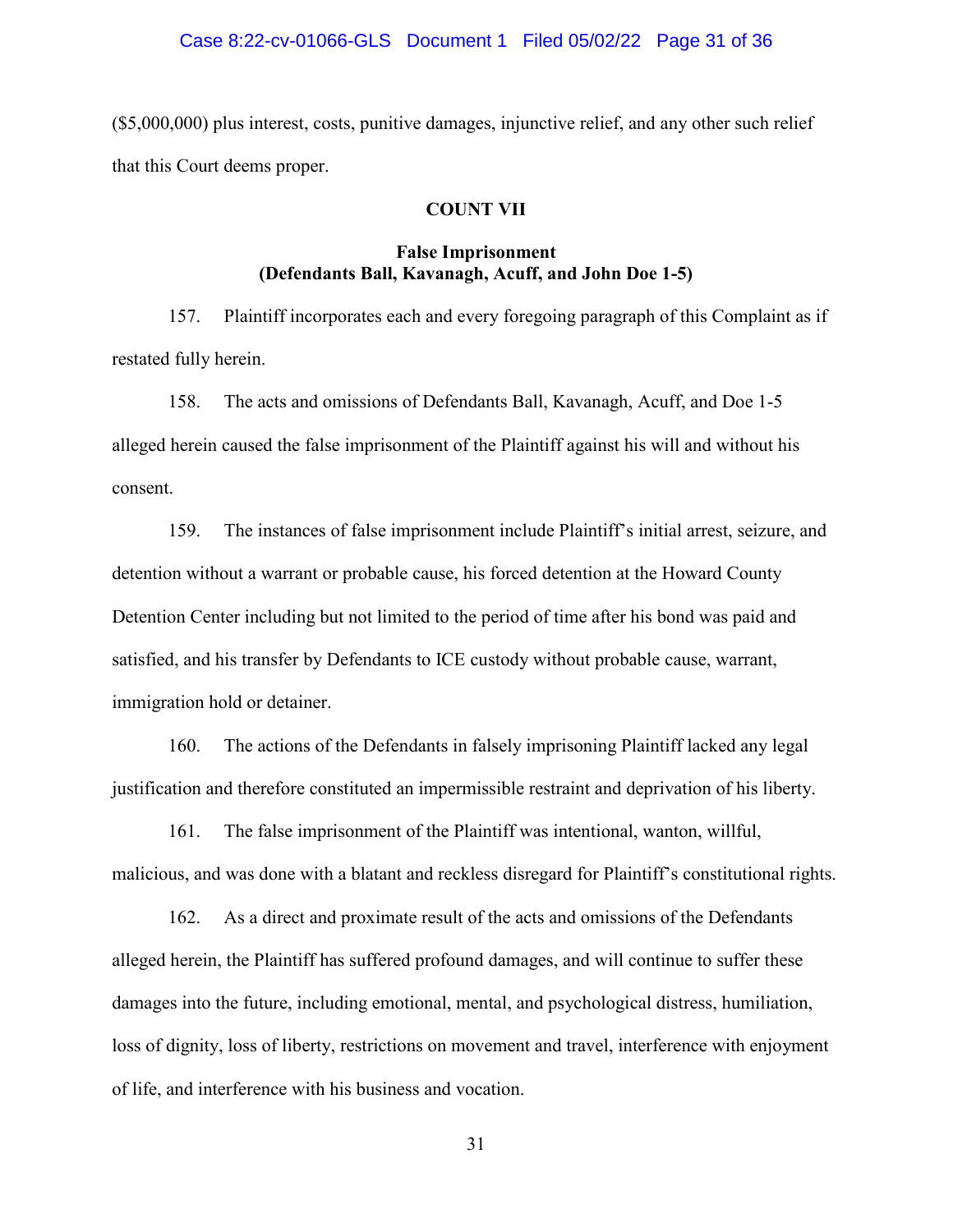#### Case 8:22-cv-01066-GLS Document 1 Filed 05/02/22 Page 32 of 36

WHEREFORE, Plaintiff demands judgment against Defendants Ball, Kavanagh, Acuff, and Doe 1-5, jointly and severally, in an amount to be determined at trial, but not less than Five Million Dollars (\$5,000,000) plus interest, costs, punitive damages, injunctive relief, and any other such relief that this Court deems proper.

## **COUNT VIII**

## **Negligence (Defendants Ball, Kavanagh, Acuff, and John Doe 1-5)**

163. Plaintiff incorporates each and every foregoing paragraph of this Complaint as if restated fully herein.

164. At all times relevant hereto, Defendants Ball, Kavanagh, Acuff, and Doe 1-5 owed Plaintiff a duty to exercise reasonable and due care while processing him through the Howard County Detention Center and while he was in the Defendants' custody.

165. At all times relevant hereto, the Defendants owed Plaintiff a duty to exercise reasonable and due care in complying with rules, laws, standards, and policies governing pretrial criminal procedure and detention.

166. At all times relevant hereto, the Defendants owed Plaintiff a duty to exercise reasonable and due care in hiring, training, supervising, and retaining individuals who are competent and fit to perform duties of police officers, corrections officers, and administrative staff.

167. Defendants breached their duty to the Plaintiff when, without legal justification, they detained the Plaintiff at the Howard County Detention Center despite payment and satisfaction of the financial terms of his release set by the Howard County District Court.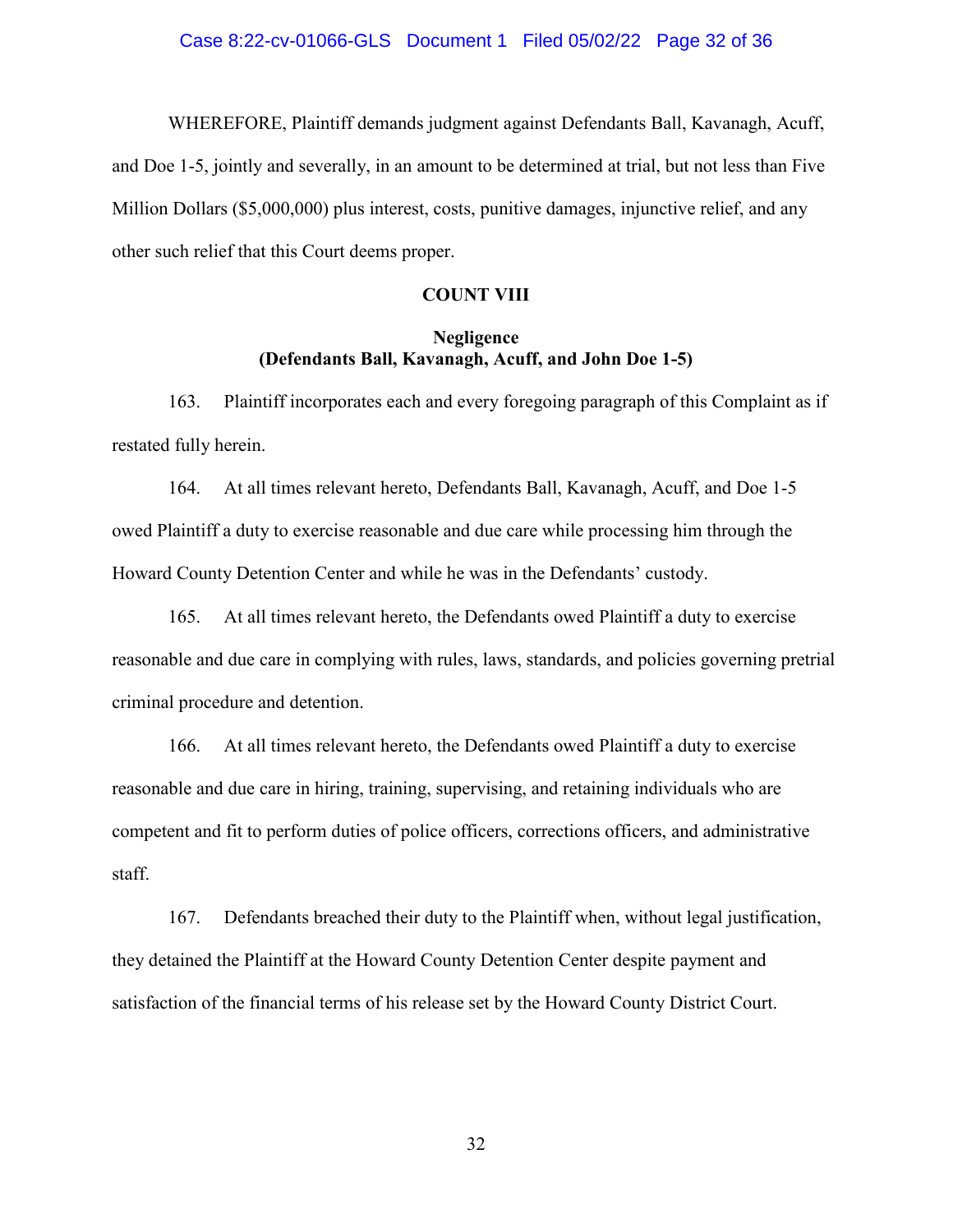## Case 8:22-cv-01066-GLS Document 1 Filed 05/02/22 Page 33 of 36

168. Defendants further breached their duty to the Plaintiff when, without legal justification, probable cause, or the presence of an immigration hold or detainer, they transferred custody of the Plaintiff to ICE.

169. Defendants further breached their duty to the Plaintiff by failing to use reasonable and due care in the hiring, training, supervising, and retaining of individuals who were fit and competent to perform duties of police officers, corrections officers, and corrections administrative staff.

170. Defendants further breached their duty to the Plaintiff by permitting employees and agents under their employ and/or supervision to engage in unconstitutional and unlawful practices with respect to detainees such as Plaintiff.

171. Defendants further breached their duty to the Plaintiff by permitting employees and agents under their employ and/or supervision to detain arrestees including the Plaintiff beyond the time permitted by Maryland state law.

172. Defendants further breached their duty to Plaintiff by permitting employees and agents under their employ and/or supervision to engage in new arrests of individuals including the Plaintiff without probable cause, sufficient basis under federal or state law, or due process.

173. Defendants further breached their duty to Plaintiff by permitting employees and agents under their employ and/or supervision to transfer custody of arrestees including the Plaintiff to ICE despite the absence of a duly-issued detainer or administrative warrant.

174. At all times relevant hereto, it was reasonably and readily foreseeable that such breaches alleged herein would result in the violation of constitutional rights of persons such as the Plaintiff and would otherwise cause injury to persons such as the Plaintiff.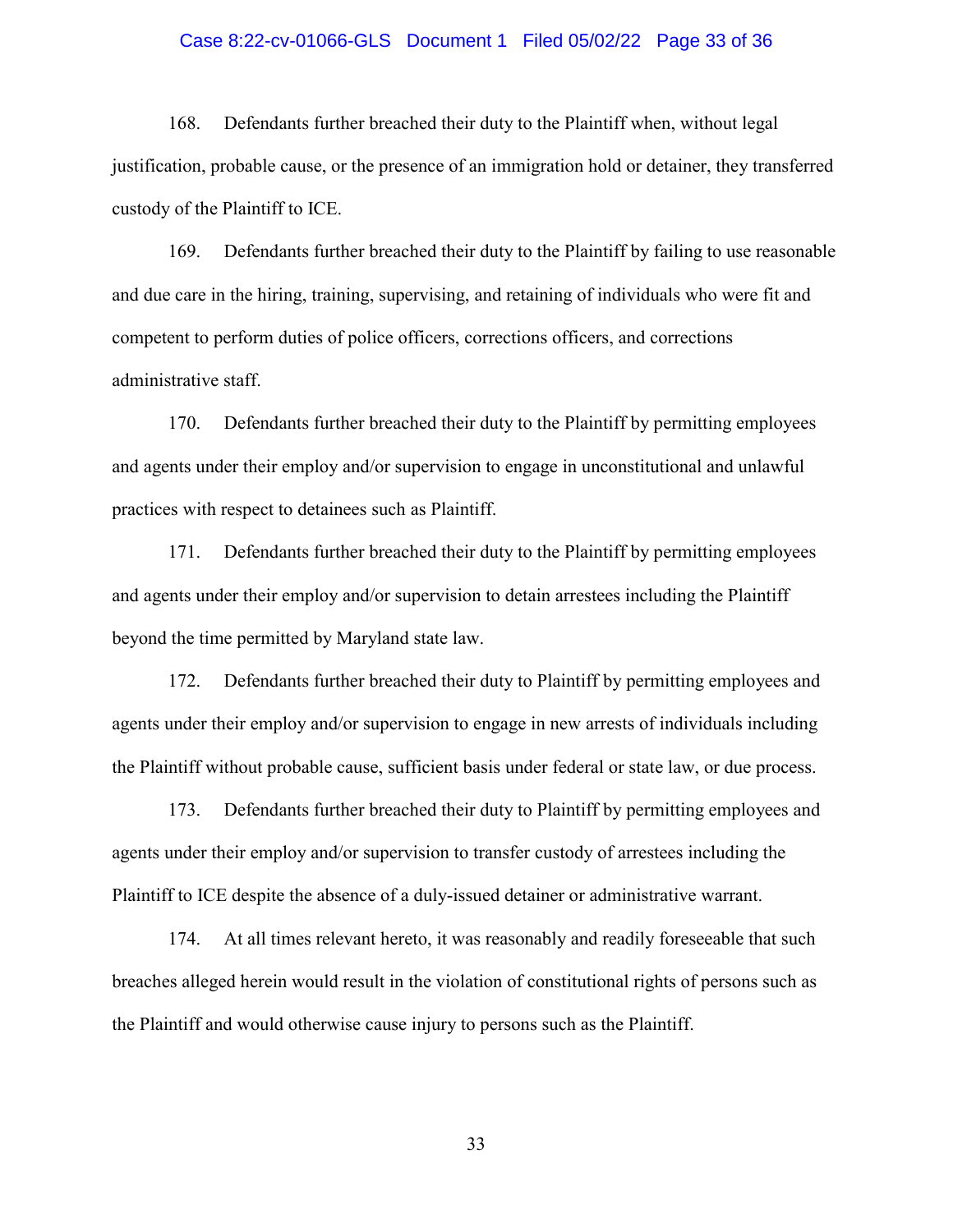## Case 8:22-cv-01066-GLS Document 1 Filed 05/02/22 Page 34 of 36

175. As a direct and proximate result of the acts and omissions of the Defendants alleged herein, the Plaintiff has suffered profound damages, and will continue to suffer these damages into the future, including emotional, mental, and psychological distress, humiliation, loss of dignity, loss of liberty, restrictions on movement and travel, interference with enjoyment of life, and interference with his business and vocation.

WHEREFORE, Plaintiff demands judgment against Defendants Ball, Kavanagh, Acuff, and Doe 1-5, jointly and severally, in an amount to be determined at trial, but not less than Five Million Dollars (\$5,000,000) plus interest, costs, punitive damages, injunctive relief, and any other such relief that this Court deems proper.

#### **COUNT IX**

## **Negligence** *Per Se* **(Defendants Ball, Kavanagh, Acuff, and Doe 1-5)**

176. Plaintiff incorporates each and every foregoing paragraph of this Complaint as if restated fully herein.

177. At all times relevant hereto, Defendants Ball, Kavanagh, Acuff, and Doe 1-5 had a duty to comply with Maryland law, as set forth in the Maryland Code and Court Rules, in the arrest, detention, and release of persons such as the Plaintiff.

178. Defendants violated Md. Code Crim. Proc. § 2-202 in the arrest and seizure of Plaintiff. Namely, Defendants transferred custody of Plaintiff to ICE, constituting a new arrest and seizure, without a warrant and without probable cause to believe Plaintiff was committing or attempting to commit a felony or misdemeanor in the presence of the arresting officer(s).

179. Defendants violated Md. Rule § 4-216, *et seq*. by failing to release Plaintiff upon satisfaction of the financial terms of his release, and instead unlawfully and unconstitutionally transferring his custody to ICE.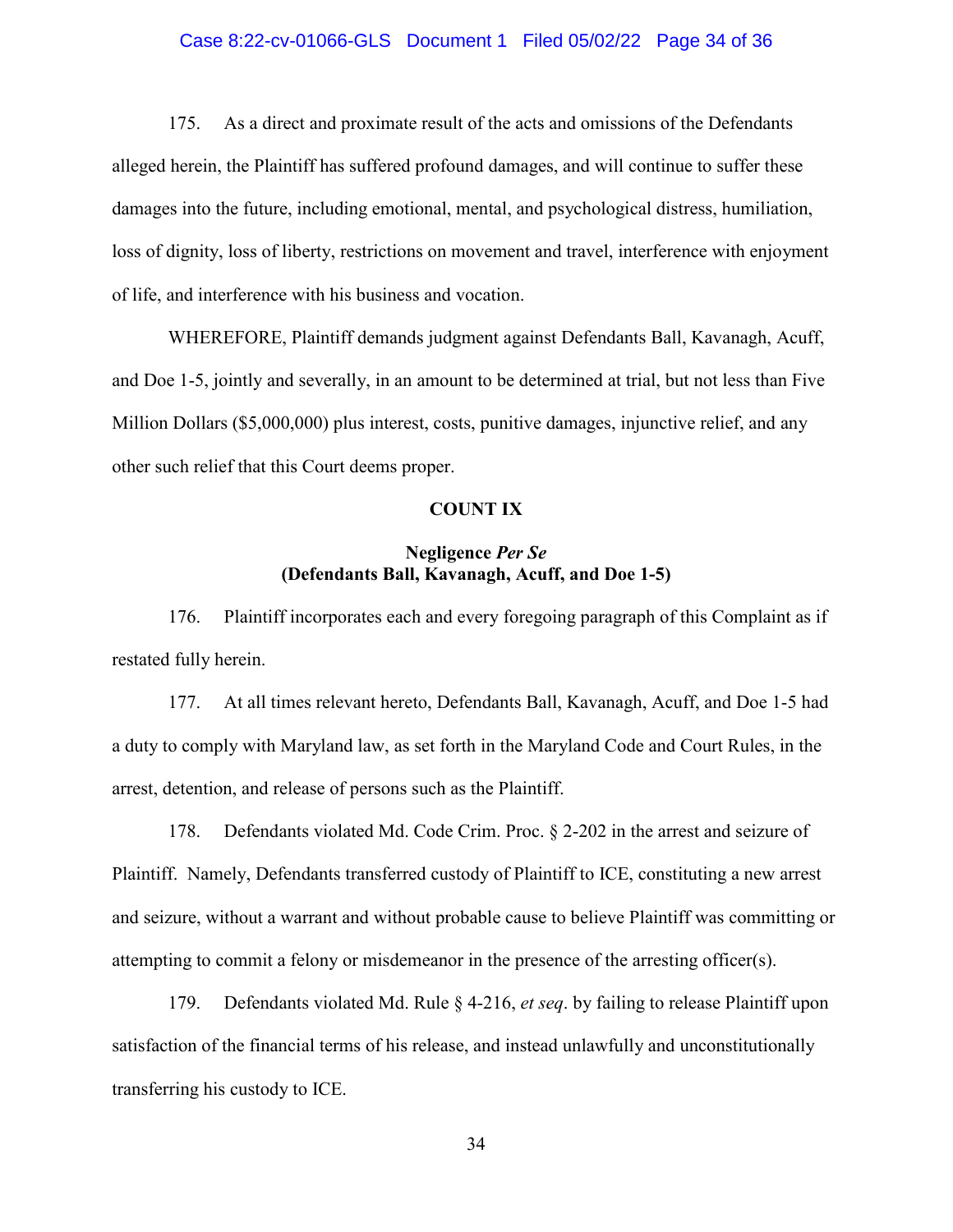### Case 8:22-cv-01066-GLS Document 1 Filed 05/02/22 Page 35 of 36

180. Defendants violated Md. Rule § 4-216(a) in failing to release the Plaintiff from the Howard County Detention Center on his personal recognizance, as the Defendants lacked probable cause for his arrest and he was arrested without a warrant.

181. Defendants violated Md. Rule § 4-216.1(b) in failing to release Plaintiff from the Howard County Detention Center on personal recognizance or unsecured bond; in failing to release Plaintiff without additional conditions, as there was no need to ensure his appearance at court proceedings, to protect the community, victims, witnesses, or other persons, and/or to maintain the integrity of the judicial process; and in failing to impose on the Plaintiff the least onerous conditions or combination of conditions of release.

182. Defendants violated Md. Rule  $\&4-216.1(c)(1)$  in failing to release Plaintiff from the Howard County Detention Center on personal recognizance or unsecured bond.

183. Defendants violated Md. Rule  $\S$  4-216.2(a) in failing to present Plaintiff immediately to the District Court upon refusing to release Plaintiff from the Howard County Detention Center.

184. Defendants violated Md. Code Crim. Proc.  $\S$  5-205(c)(3) in failing to release the Plaintiff after Plaintiff posted bond..

185. In violating provisions of the Maryland Code of Criminal Procedure and the Maryland Rules governing criminal causes, as set forth above, Defendants breached their duty of care to the Plaintiff and were negligent *per se*.

186. As a direct and proximate result of these Defendants' violations of codified Maryland law as alleged herein, the Plaintiff has suffered profound damages, and will continue to suffer these damages into the future, including emotional, mental, and psychological distress,